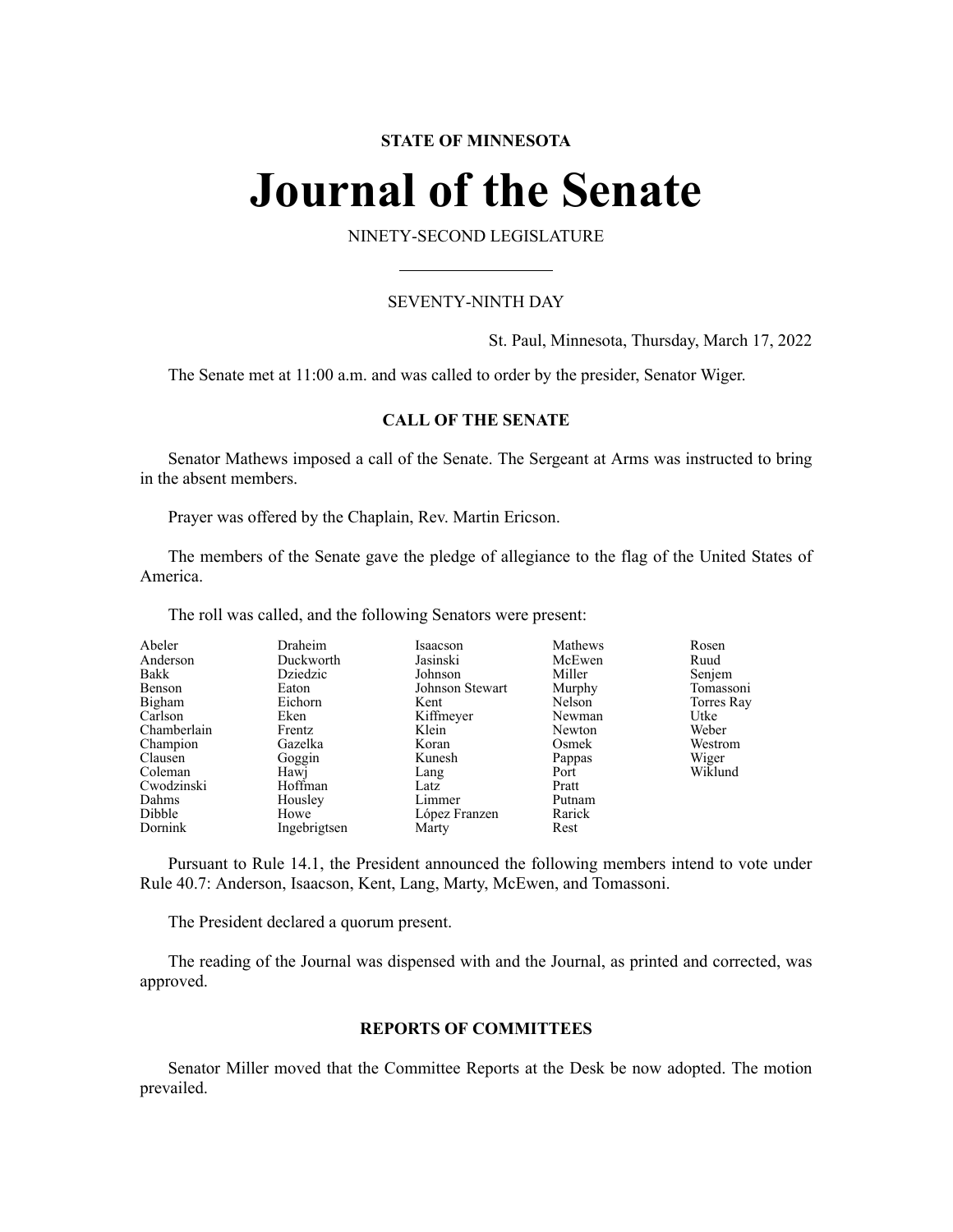#### **Senator Rarick from the Committee on Labor and Industry Policy, to which was re-referred**

**S.F. No. 3413:** A bill for an act relating to labor and industry; allowing a licensed residential building contractor to receive an installation seal for the installation of used manufactured homes; clarifying that a used manufactured home may bear a label or data plate; amending Minnesota Statutes 2020, section 327.32, subdivisions 1a, 1e.

Reports the same back with the recommendation that the bill be amended as follows:

Page 4, line 27, after the period, insert "For the purposes of this subdivision, "qualifying person" has the meaning given in section 326B.802, subdivision 10."

Page 4, after line 27, insert:

## **"EFFECTIVE DATE.** This section is effective the day following final enactment."

And when so amended the bill do pass. Amendments adopted. Report adopted.

# **Senator Kiffmeyer from the Committee on State Government Finance and Policy and Elections, to which was re-referred**

**S.F. No. 3680:** A bill for an act relating to motor vehicles; modifying provisions regarding access to driver and vehicle services information system; amending Minnesota Statutes 2020, section 171.12, subdivision 1a.

Reports the same back with the recommendation that the bill be amended as follows:

Delete everything after the enacting clause and insert:

"Section 1. Minnesota Statutes 2020, section 171.12, subdivision 1a, is amended to read:

Subd. 1a. **Driver and vehicle services information system; security and auditing.** (a) The commissioner must establish written procedures to ensure that only individuals authorized by law may enter, update, or access not public data collected, created, or maintained by the driver and vehicle services information system. An authorized individual's ability to enter, update, or access data in the system must correspond to the official duties or training level of the individual and to the statutory authorization granting access for that purpose. All queries and responses, and all actions in which data are entered, updated, accessed, shared, or disseminated, must be recorded in a data audit trail. If an authorized individual accesses data to resolve an issue and the access does not result in a completed transaction, the individual must include a notation on the record for the transaction explaining the business need for accessing the data. Data contained in the audit trail are public to the extent the data are not otherwise classified by law.

(b) If the commissioner <del>must immediately and permanently revoke the authorization of any</del> determines that an individual who willfully entered, updated, accessed, shared, or disseminated data in violation ofstate or federal law, the commissioner must impose disciplinary action. If an individual willfully gained access to data without authorization by law, the commissioner must forward the matter to the appropriate prosecuting authority for prosecution. The commissioner must not impose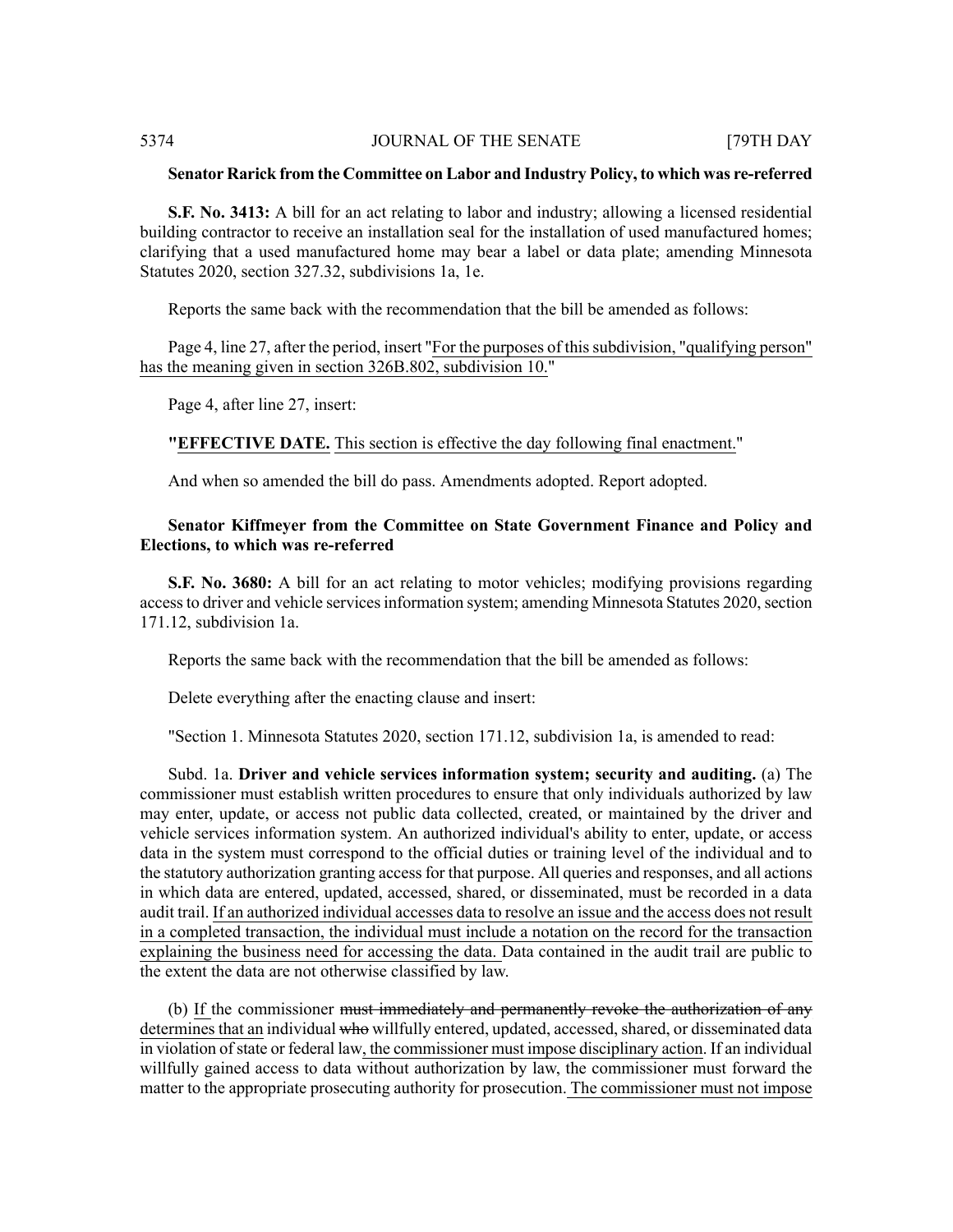(c) If the commissioner imposes disciplinary action, the commissioner must notify the individual, in writing, of the action, explain of the reason for the action, and explain how to appeal the action. The commissioner must mail the notification within five calendar days of the action.

(d) Within 20 calendar days of the mailing date of the notice required by paragraph (c), the individual may submit a written request, by mail, for reconsideration to the commissioner. The commissioner must review the request for reconsideration and issue a decision within 30 days of the mailing date of the request. The commissioner must make a determination in writing and mail the decision to the individual. If the commissioner determines that the disciplinary action was inappropriate, the commissioner must rescind the action. If the commissioner determines the disciplinary action was appropriate, the individual may request a contested case hearing under chapter 14 within 20 calendar days of the mailing date of the commissioner's written decision.

(e) As an alternative to the process described in paragraph (d), the individual may proceed to a contested case hearing without first making a request to the commissioner for reconsideration. In this instance, the individual may initiate a contested case proceeding within 20 calendar days of the mailing date of the notice required by paragraph (c).

(f) The commissioner must arrange for an independent biennial audit of the driver and vehicle servicesinformation system to determine whether data currently in the system are classified correctly, how the data are used, and to verify compliance with this subdivision. The results of the audit are public. No later than 30 days following completion of the audit, the commissioner must provide a report summarizing the audit results to the commissioner of administration; the chairs and ranking minority members of the committees of the house of representatives and the senate with jurisdiction over transportation policy and finance, public safety, and data practices; and the Legislative Commission on Data Practices and Personal Data Privacy. The report must be submitted as required under section 3.195, except that printed copies are not required.

(g) For purposes of this subdivision, "disciplinary action" means a formal or informal disciplinary measure including, but not limited to, requiring corrective action or suspending or revoking the individual's access to the driver and vehicle information system.

**EFFECTIVE DATE.** This section is effective August 1, 2022, and applies to access to data on or after that date."

And when so amended the bill do pass and be re-referred to the Committee on Civil Law and Data Practices Policy. Amendments adopted. Report adopted.

# **Senator Kiffmeyer from the Committee on State Government Finance and Policy and Elections, to which was re-referred**

**S.F. No. 3065:** A bill for an act relating to consumer protection; providing for consumer choice of fuel; modifying certain rulemaking authority; eliminating Clean Car rules; amending Minnesota Statutes 2020, section 116.07, subdivision 2; proposing coding for new law in Minnesota Statutes, chapter 15; repealing Minnesota Rules, parts 7023.0150; 7023.0200; 7023.0250; 7023.0300.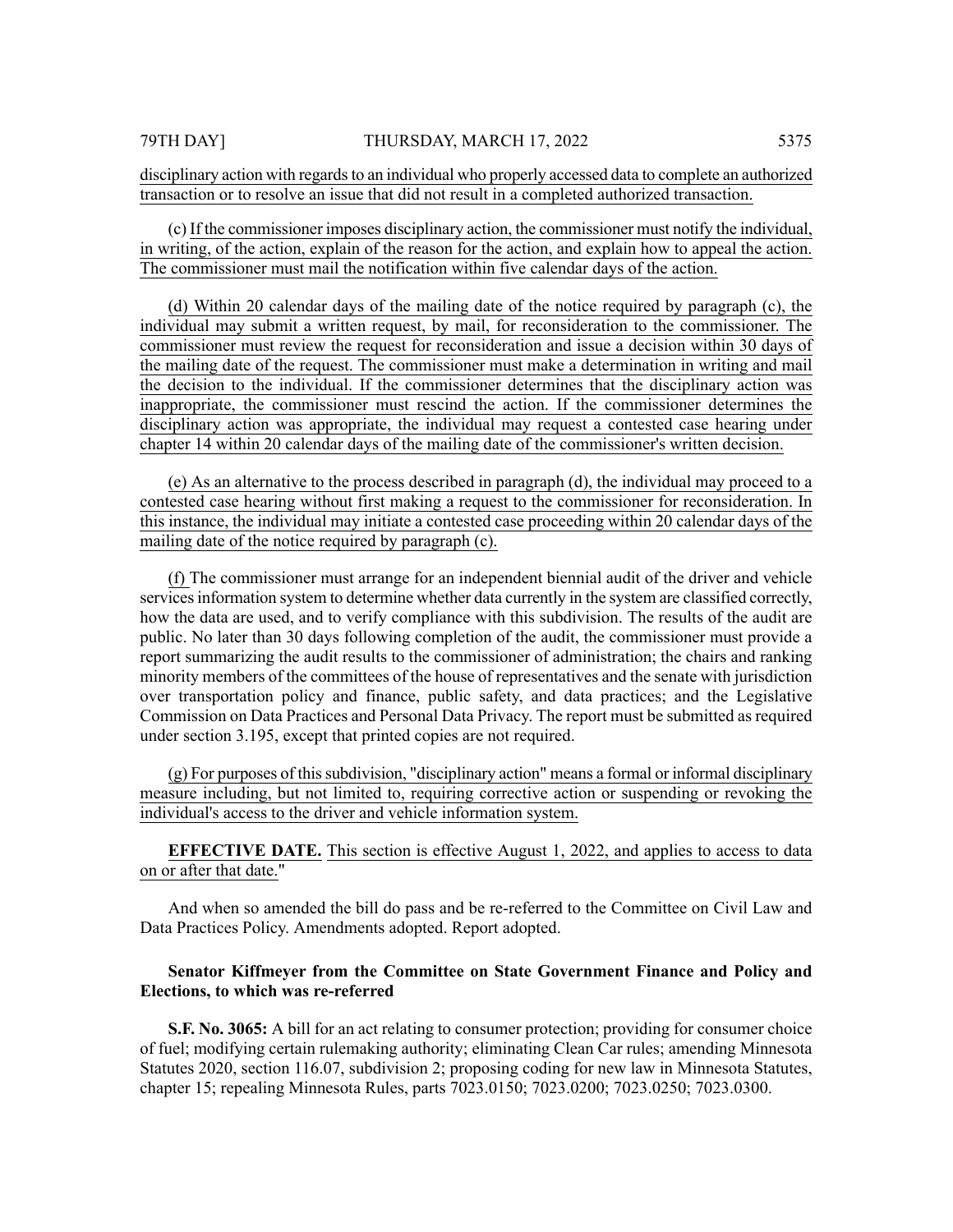Reports the same back with the recommendation that the bill be amended as follows:

Page 1, after line 9, insert:

# "Sec. 2. **[14.1271] LEGISLATIVE APPROVAL OF RULES BY REFERENCE TO ANOTHER STATE.**

A proposed rule that includes or incorporates by reference a statute or rule of another state must be submitted to the standing committee of the house of representatives and standing committee of the senate with jurisdiction over the subject matter of the rule at least 90 days prior to the publication of the notice of intent to adopt the rule under section 14.22, subdivision 1a; 14.389, subdivision 2; or 14.3895, subdivision 3; publication of a dual notice under section 14.22, subdivision 2; or publication of a notice of hearing on a proposed rule under section 14.14. The proposed rule may not be adopted until the rule is approved by a law enacted during the legislative session that began after or is meeting when the proposed rule is received."

Renumber the sections in sequence

Amend the title numbers accordingly

And when so amended the bill do pass. Amendments adopted. Report adopted.

# **Senator Kiffmeyer from the Committee on State Government Finance and Policy and Elections, to which was referred**

**S.F. No. 3665:** A bill for an act relating to elections; classifying data in the statewide voter registration system; amending Minnesota Statutes 2020, sections 13.607, by adding a subdivision; 201.022, by adding a subdivision; 201.091, subdivisions 4, 4a, by adding a subdivision; repealing Minnesota Statutes 2020, sections 13.607, subdivision 6; 201.091, subdivision 9.

Reports the same back with the recommendation that the bill be amended as follows:

Page 3, line 6, after "Presidential" insert "nomination"

Page 3, after line 17, insert:

#### "Sec. 7. **EFFECTIVE DATE.**

This act is effective the day following final enactment and applies to requests for data made on or after that date."

And when so amended the bill do pass and be re-referred to the Committee on Civil Law and Data Practices Policy. Amendments adopted. Report adopted.

# **Senator Kiffmeyer from the Committee on State Government Finance and Policy and Elections, to which was referred**

**S.F. No. 3846:** A bill for an act relating to state government; allowing contracts for services and supplies for the legislature and certain commissions and offices; modifying enabling statute for Legislative Salary Council and Mississippi River Parkway Commission; adding a provision to the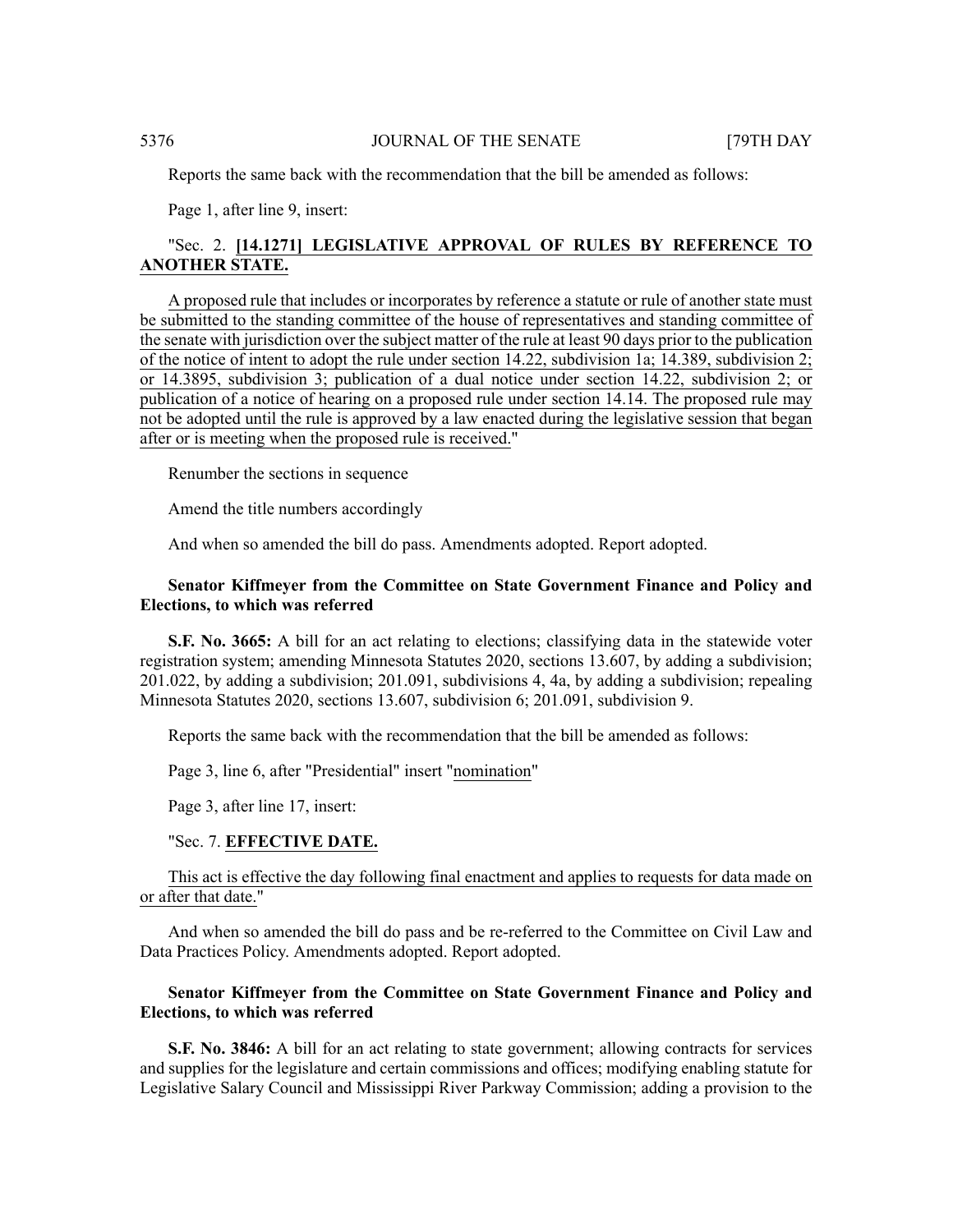Minnesota State Colleges and Universities board; repealing Candidate Advisory Council for Minnesota State Colleges and Universities Board of Trustees; amending Minnesota Statutes 2020, sections 3.303, subdivision 6; 15A.0825, subdivisions 2, 3; 136F.02, subdivision 1; 161.1419, subdivision 2; repealing Minnesota Statutes 2020, section 136F.03.

Reports the same back with the recommendation that the bill be amended as follows:

Page 1, line 21, delete "consulted with" and insert "received written approval from"

Page 1, before line 22, insert:

"Sec. 2. Minnesota Statutes 2020, section 15A.0825, subdivision 1, is amended to read:

Subdivision 1. **Membership.** (a) The Legislative Salary Council consists of the following members:

(1) one person, who is not a judge, from each congressional district, appointed by the chief justice of the supreme court; and

(2) one person from each congressional district, appointed by the governor.

(b) If Minnesota has an odd number of congressional districts, the governor and the chief justice must each appoint an at-large member, in addition to a member from each congressional district.

(c) One-half of the members appointed by the governor and one-half of the members appointed by the chief justice must belong to the political party that has the most members in the legislature. One-half of the members appointed by the governor and one-half of the members appointed by the chief justice must belong to the political party that has the second most members in the legislature.

(d) None of the members of the council may be:

(1) a current or former legislator, or the spouse of a current legislator;

(2) a current or former lobbyist registered under Minnesota law;

(3) a current employee of the legislature;

 $(4)$  a current or former judge;  $\sigma$ 

(5) a current or former governor, lieutenant governor, attorney general, secretary of state, or state auditor; or

(6) a current employee of an entity in the executive or judicial branch."

Page 2, line 23, strike "Historical Society" and insert "State Historic Preservation Office"

Page 2, line 28, delete "commission" and insert "members appointed under clauses (1) to (8)"

Page 3, line 25, delete "2025" and insert "2026"

Page 3, line 27, delete "2025" and insert "2026" and after the semicolon insert "and"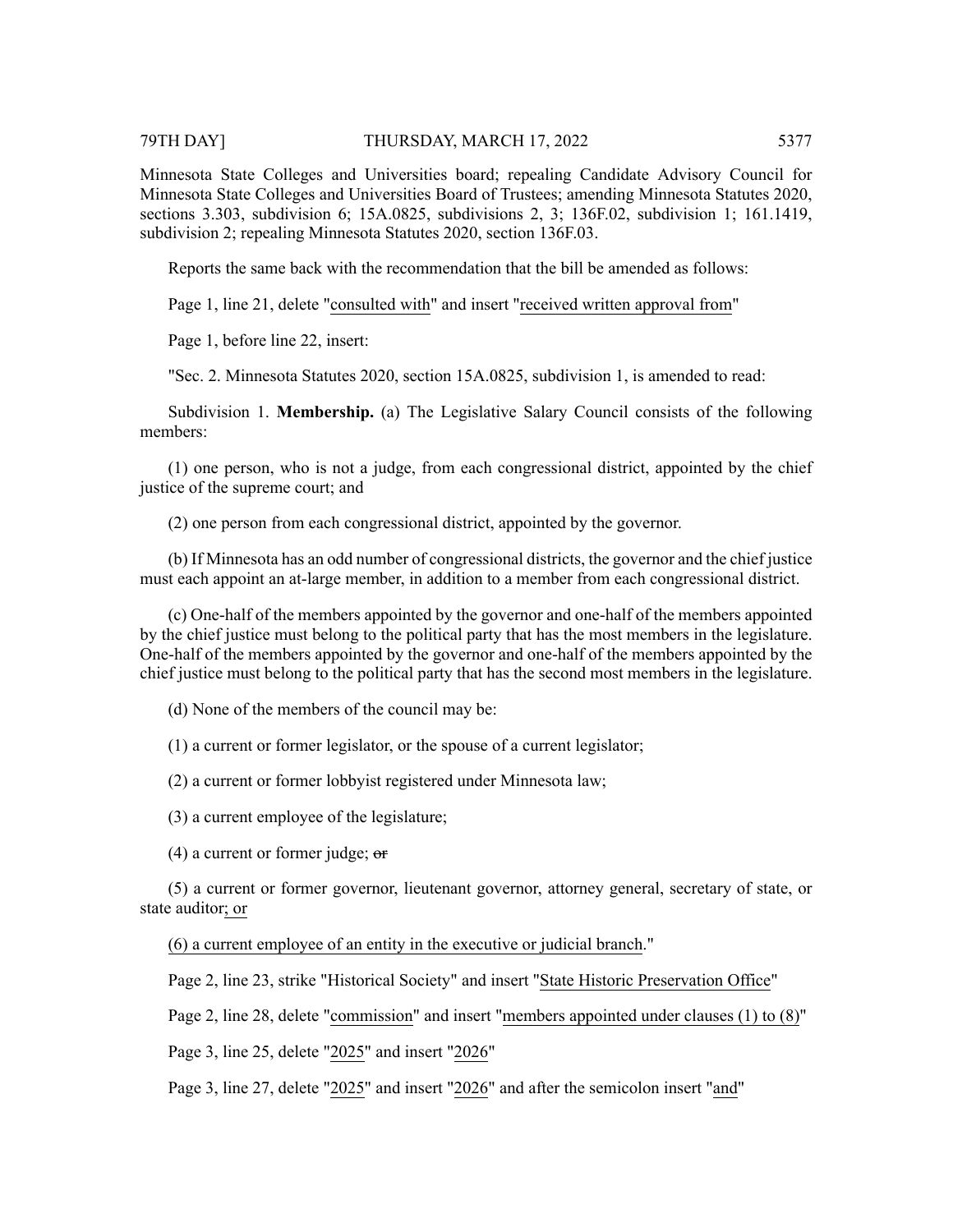Page 3, line 29, delete "2025;" and insert "2026."

Page 3, delete lines 30 and 31

Page 4, delete line 1

Renumber the sections in sequence

Amend the title numbers accordingly

And when so amended the bill do pass and be re-referred to the Committee on Higher Education Finance and Policy. Amendments adopted. Report adopted.

# **Senator Benson from the Committee on Human Services Licensing Policy, to which was referred**

**S.F. No. 2968:** A bill for an act relating to human services; modifying alternate overnight supervision in community residential settings; modifying home and community-based services employee scholarships; providing an ICF/DD operating rate increase; establishing direct support professionals child care relief grants; establishing direct support professionals and frontline supervisor employee retention payments; appropriating money; amending Minnesota Statutes 2020, sections 245A.11, subdivisions 7, 7a; 256B.0918; 256B.5012, by adding a subdivision.

Reports the same back with the recommendation that the bill do pass and be re-referred to the Committee on Human Services Reform Finance and Policy. Report adopted.

# **Senator Ruud from the Committee on Environment and Natural Resources Policy and Legacy Finance, to which was referred**

**S.F. No. 3359:** A bill for an act relating to environment; establishing a Pig's Eye Landfill Task Force; requiring a report; appropriating money.

Reports the same back with the recommendation that the bill be amended as follows:

Page 2, line 21, after "(i)" insert "cleanup and"

Page 2, line 22, after "(ii)" insert "restore and"

And when so amended the bill do pass and be re-referred to the Committee on Environment and Natural Resources Finance. Amendments adopted. Report adopted.

# **Senator Ruud from the Committee on Environment and Natural Resources Policy and Legacy Finance, to which was referred**

**S.F. No. 3046:** A bill for an act relating to environment; increasing the maximum amount of a watershed district general fund tax levy; amending Minnesota Statutes 2020, section 103D.905, subdivision 3.

Reports the same back with the recommendation that the bill be amended as follows: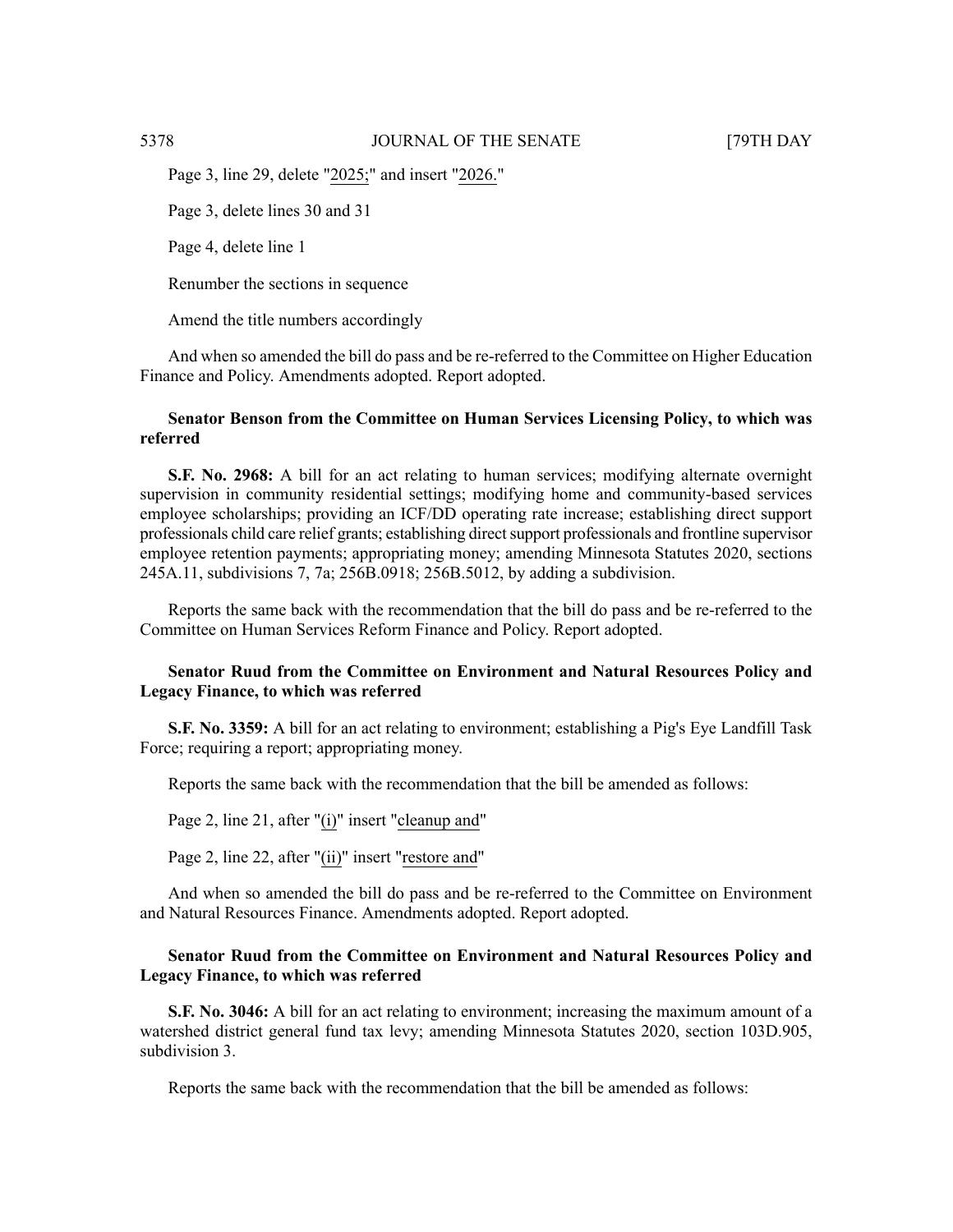Delete everything after the enacting clause and insert:

"Section 1. Minnesota Statutes 2020, section 103D.905, subdivision 3, is amended to read:

Subd. 3. **General fund.** A general fund, consisting of an ad valorem tax levy, may not exceed 0.048 percent of estimated market value,  $\sigma$  \$250,000, whichever is less. The money in the fund shall be used for general administrative expenses and for the construction or implementation and maintenance of projects of common benefit to the watershed district to pay the costs of preparing a plan under sections 103D.401 to 103D.411, and for the costs of implementing the projects and programs identified in an approved plan. The managers may make an annual levy for the general fund as provided in section 103D.911. In addition to the annual general levy, the managers may annually levy a tax not to exceed 0.00798 percent of estimated market value for a period not to exceed 15 consecutive years to pay the cost attributable to the basic water management features of projects initiated by petition of a political subdivision within the watershed district or by petition of at least 50 resident owners whose property is within the watershed district.

**EFFECTIVE DATE.** This section is effective for taxable years beginning after December 31, 2022."

And when so amended the bill do pass and be re-referred to the Committee on Taxes. Amendments adopted. Report adopted.

### **Senator Miller, from the Committee on Rules and Administration, to which was referred**

**H.F. No. 2353** for comparison with companion Senate File, reports the following House File was found identical and recommends the House File be given its second reading and substituted for its companion Senate File as follows:

| <b>GENERAL ORDERS</b> |          | <b>CONSENT CALENDAR</b> |           | <b>CALENDAR</b> |           |
|-----------------------|----------|-------------------------|-----------|-----------------|-----------|
| H.F. No.              | S.F. No. | H.F. No.                | -S.F. No. | H.F. No.        | -S.F. No. |
| 2353                  | 2429     |                         |           |                 |           |

and that the above Senate File be indefinitely postponed.

Pursuant to Rule 45, this report was prepared and submitted by the Secretary of the Senate on behalf of the Committee on Rules and Administration. Report adopted.

#### **Senator Miller, from the Committee on Rules and Administration, to which was referred**

**H.F. No. 2819** for comparison with companion Senate File, reports the following House File was found not identical with companion Senate File as follows:

| <b>GENERAL ORDERS</b> |          |          | <b>CONSENT CALENDAR</b> | <b>CALENDAR</b> |          |
|-----------------------|----------|----------|-------------------------|-----------------|----------|
| H.F. No.              | S.F. No. | H.F. No. | S.F. No.                | <b>H.F. No.</b> | S.F. No. |
| 2819                  | 3063     |          |                         |                 |          |

Pursuant to Rule 45, the Committee on Rules and Administration recommends that H.F. No. 2819 be amended as follows: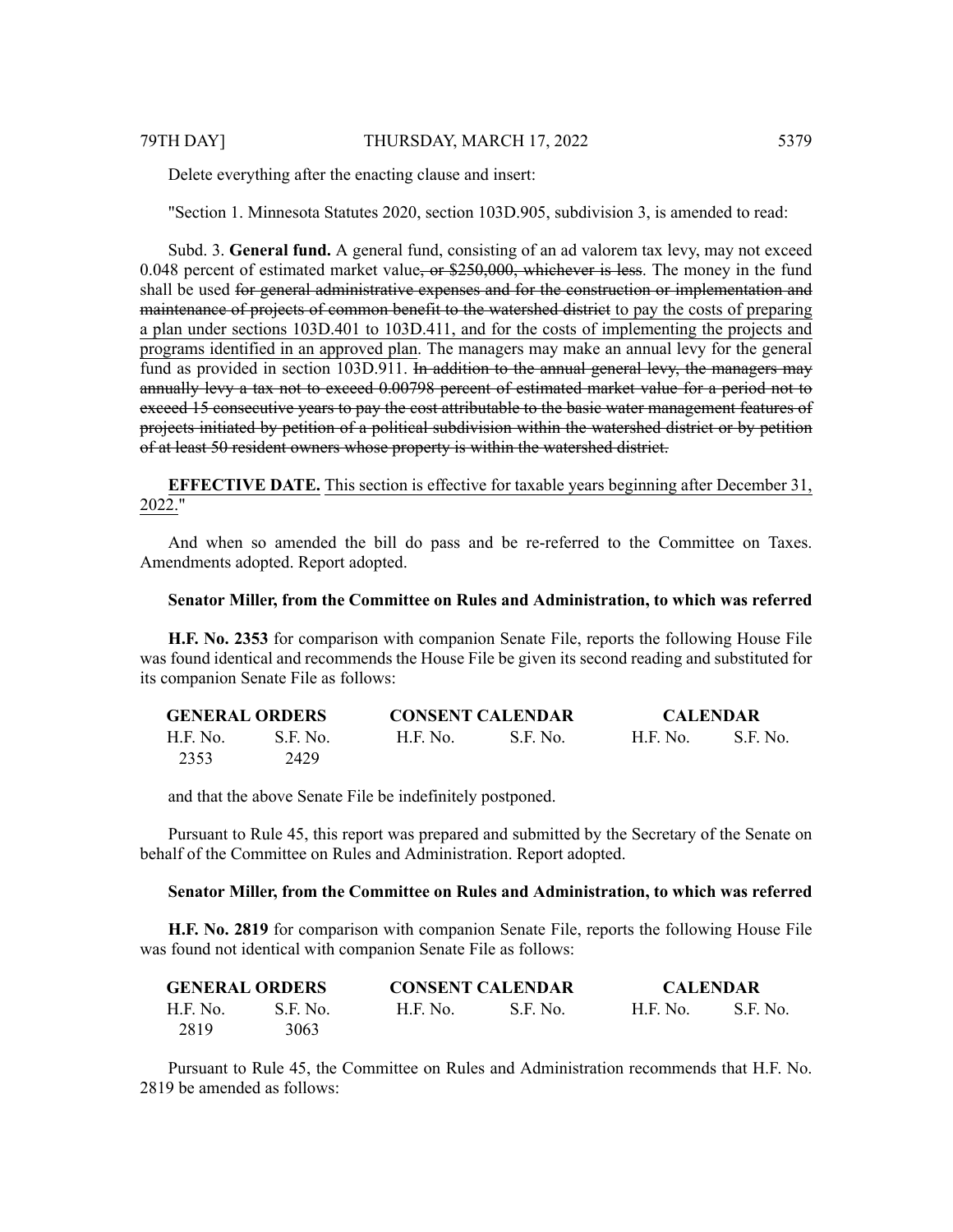Delete all the language after the enacting clause of H.F. No. 2819; and insert the language after the enacting clause of S.F. No. 3063, the first engrossment; further, delete the title of H.F. No. 2819; and insert the title of S.F. No. 3063, the first engrossment.

And when so amended H.F. No. 2819 will be identical to S.F. No. 3063, and further recommends that H.F. No. 2819 be given its second reading and substituted for S.F. No. 3063, and that the Senate File be indefinitely postponed.

Pursuant to Rule 45, this report was prepared and submitted by the Secretary of the Senate on behalf of the Committee on Rules and Administration. Amendments adopted. Report adopted.

# **Senator Miller, from the Committee on Rules and Administration, to which was referred**

**H.F. No. 2945** for comparison with companion Senate File, reports the following House File was found identical and recommends the House File be given its second reading and substituted for its companion Senate File as follows:

| <b>GENERAL ORDERS</b> |          | <b>CONSENT CALENDAR</b> |          | <b>CALENDAR</b> |          |
|-----------------------|----------|-------------------------|----------|-----------------|----------|
| H.F. No.              | S.F. No. | H.F. No.                | S.E. No. | H.E. No.        | S.F. No. |
| 2945                  | 3214     |                         |          |                 |          |

and that the above Senate File be indefinitely postponed.

Pursuant to Rule 45, this report was prepared and submitted by the Secretary of the Senate on behalf of the Committee on Rules and Administration. Report adopted.

#### **Senator Miller, from the Committee on Rules and Administration, to which was referred**

**H.F. No. 2875** for comparison with companion Senate File, reports the following House File was found identical and recommends the House File be given its second reading and substituted for its companion Senate File as follows:

| <b>GENERAL ORDERS</b> |          | <b>CONSENT CALENDAR</b> |          | <b>CALENDAR</b> |          |
|-----------------------|----------|-------------------------|----------|-----------------|----------|
| H.F. No.              | S.F. No. | H.F. No.                | S.F. No. | <b>H.F. No.</b> | S.F. No. |
| 2875                  | 3003     |                         |          |                 |          |

and that the above Senate File be indefinitely postponed.

Pursuant to Rule 45, this report was prepared and submitted by the Secretary of the Senate on behalf of the Committee on Rules and Administration. Report adopted.

# **SECOND READING OF SENATE BILLS**

S.F. Nos. 3413 and 3065 were read the second time.

# **SECOND READING OF HOUSE BILLS**

H.F. Nos. 2353, 2819, 2945, and 2875 were read the second time.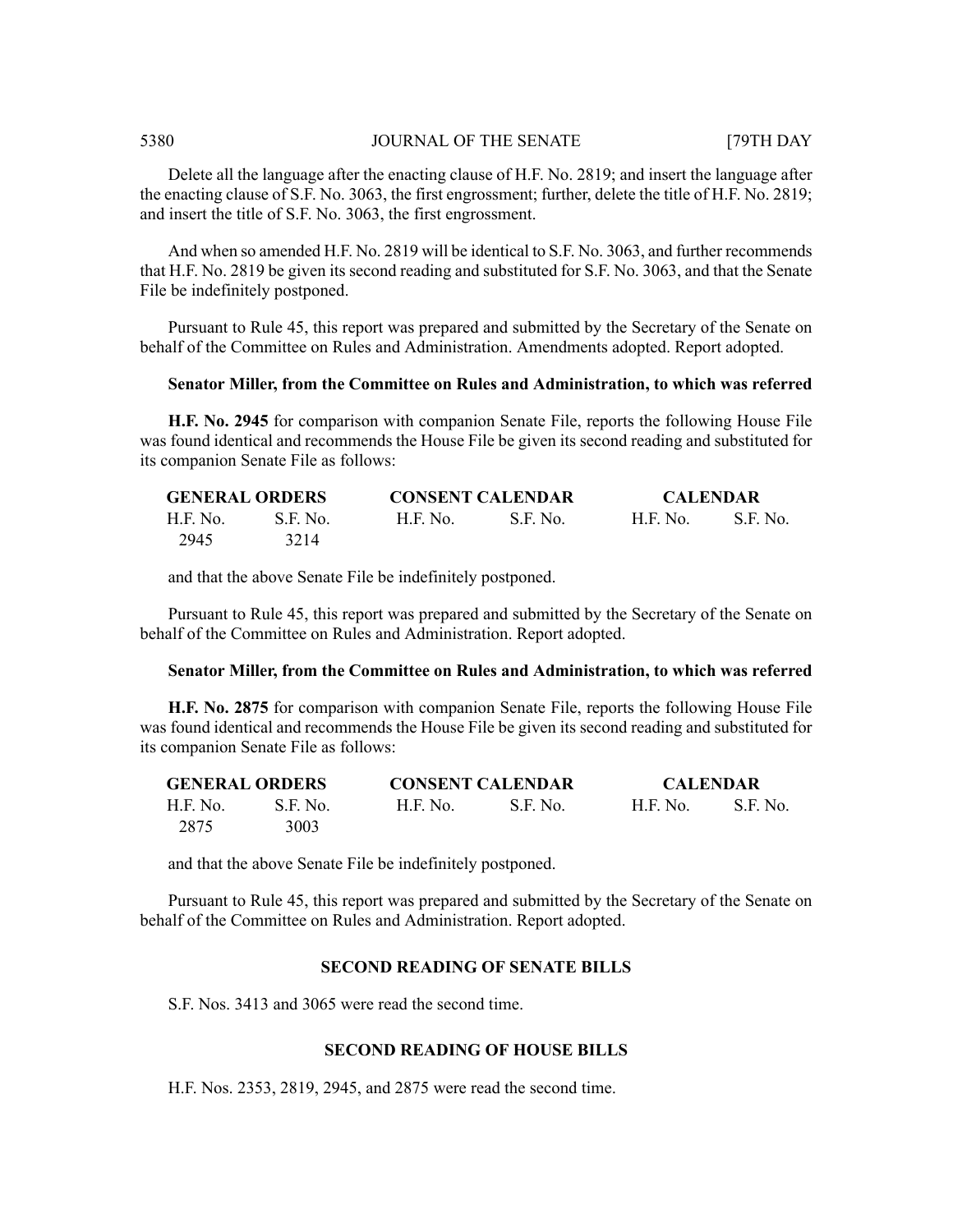# **INTRODUCTION AND FIRST READING OF SENATE BILLS**

The following bills were read the first time.

#### **Senator Coleman introduced--**

**S.F. No. 4087:** A bill for an act relating to education; modifying postsecondary enrollment options provisions; amending Minnesota Statutes 2020, section 124D.09, subdivisions 9, 10, 12.

Referred to the Committee on Education Finance and Policy.

# **Senator Howe introduced--**

**S.F. No. 4088:** A bill for an act relating to environment; prohibiting the use of certain firefighting foam; allowing certain exemptions; amending Minnesota Statutes 2020, section 325F.072, subdivisions 1, 3.

Referred to the Committee on Environment and Natural Resources Policy and Legacy Finance.

#### **Senator Senjem introduced--**

**S.F. No. 4089:** A bill for an act relating to energy; appropriating money for the solar for schools program; amending Minnesota Statutes 2021 Supplement, section 216C.376, subdivision 5.

Referred to the Committee on Energy and Utilities Finance and Policy.

### **Senator Anderson introduced--**

**S.F. No. 4090:** A bill for an act relating to public safety; providing for grants to combat sex trafficking; appropriating money.

Referred to the Committee on Judiciary and Public Safety Finance and Policy.

### **Senator Pratt, by request, introduced--**

**S.F. No. 4091:** A bill for an act relating to state government; making supplemental appropriations for the Department of Employment and Economic Development, Workers' Compensation Court of Appeals, and Bureau of Mediation Services; modifying Department of Employment and Economic Development policy provisions; replenishing the unemployment insurance trust fund; establishing paid family and medical benefits; establishing grant programs; amending Minnesota Statutes 2020, sections 13.719, by adding a subdivision; 116J.55, subdivision 6; 116J.552, subdivision 6; 116J.8747; 116J.8770; 116J.993, subdivision 3; 116L.04, subdivision 1a; 116L.17, subdivision 1; 116L.98, subdivisions 2, 3; 177.27, subdivision 4; 181.032; 256J.561, by adding a subdivision; 256J.95, subdivisions 3, 11; 268.19, subdivision 1; Minnesota Statutes 2021 Supplement, section 256P.01, subdivision 3; Laws 2019, First Special Session chapter 7, article 2, section 8, as amended; proposing coding for new law in Minnesota Statutes, chapter 116J; proposing coding for new law as Minnesota Statutes, chapter 268B.

Referred to the Committee on Jobs and Economic Growth Finance and Policy.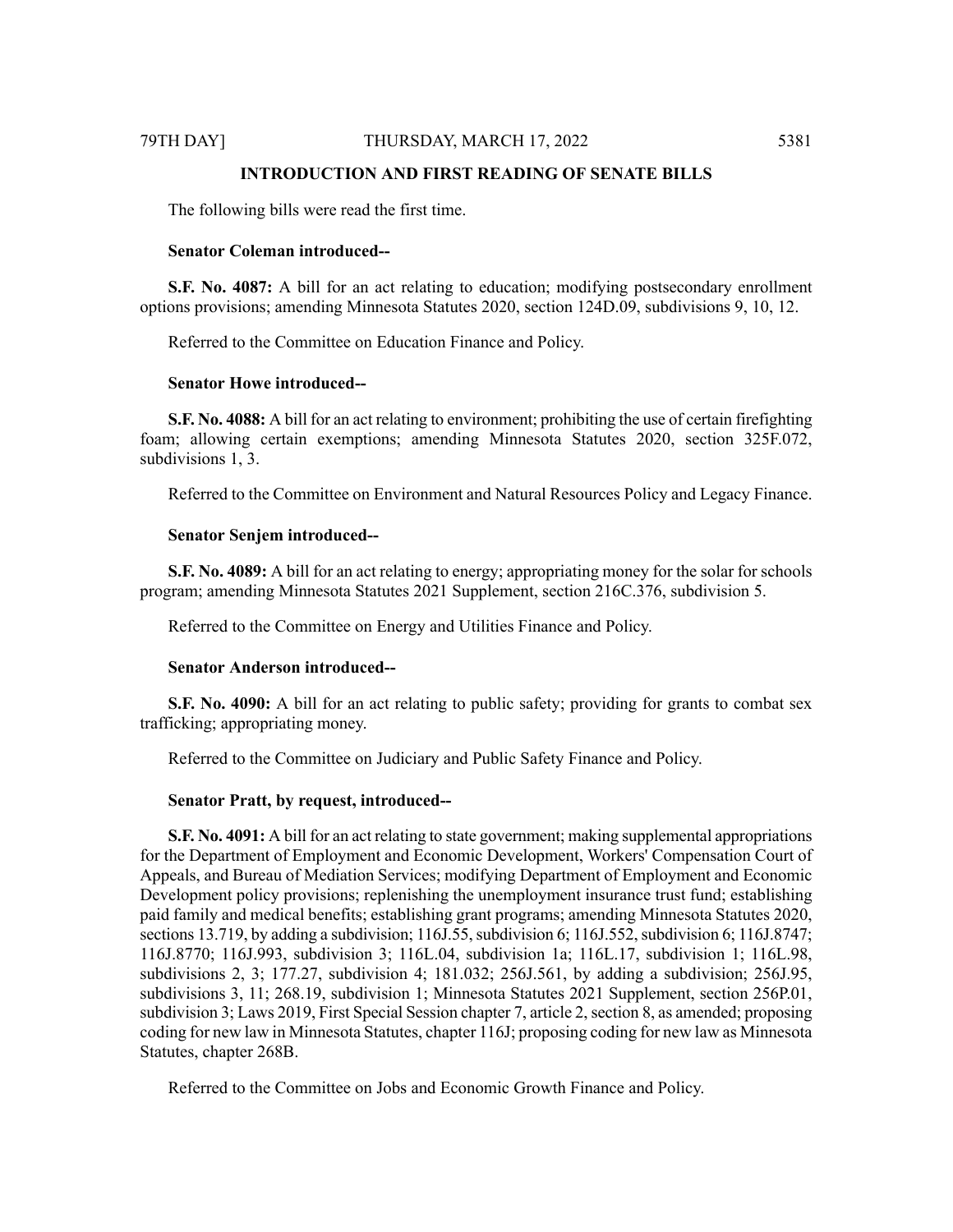# **Senator Clausen introduced--**

**S.F. No. 4092:** A bill for an act relating to the military; allowing exchange of surplus land in city of Rosemount.

Referred to the Committee on Veterans and Military Affairs Finance and Policy.

### **Senator Osmek introduced--**

**S.F. No. 4093:** A bill for an act relating to capital investment; appropriating money to the city of Tonka Bay for water main replacement; authorizing the sale and issuance of state bonds.

Referred to the Committee on Capital Investment.

# **Senator Utke introduced--**

**S.F. No. 4094:** A bill for an act relating to insurance; providing exemptions to certain insurance company requirements; amending Minnesota Statutes 2020, sections 60A.205, subdivision 2; 60K.49, by adding a subdivision; 72A.03.

Referred to the Committee on Commerce and Consumer Protection Finance and Policy.

#### **Senators Hoffman, Abeler, Kunesh, and Newton introduced--**

**S.F. No. 4095:** A bill for an act relating to human services; modifying the family assets for independence program; appropriating money; amending Minnesota Statutes 2020, sections 256E.35, subdivisions  $1, 2, 4a, 6, 7; 256P.02$ , by adding a subdivision.

Referred to the Committee on Human Services Reform Finance and Policy.

# **Senators Rarick and Clausen introduced--**

**S.F. No. 4096:** A bill for an act relating to higher education; establishing an allied health technician scholarship program; requiring a report; appropriating money.

Referred to the Committee on Higher Education Finance and Policy.

#### **Senator Dahms introduced--**

**S.F. No. 4097:** A bill for an act relating to commerce; regulating post-loss assignment of rights related to certain services performed on residential real estate covered by property and casualty insurance; proposing coding for new law in Minnesota Statutes, chapter 325E.

Referred to the Committee on Commerce and Consumer Protection Finance and Policy.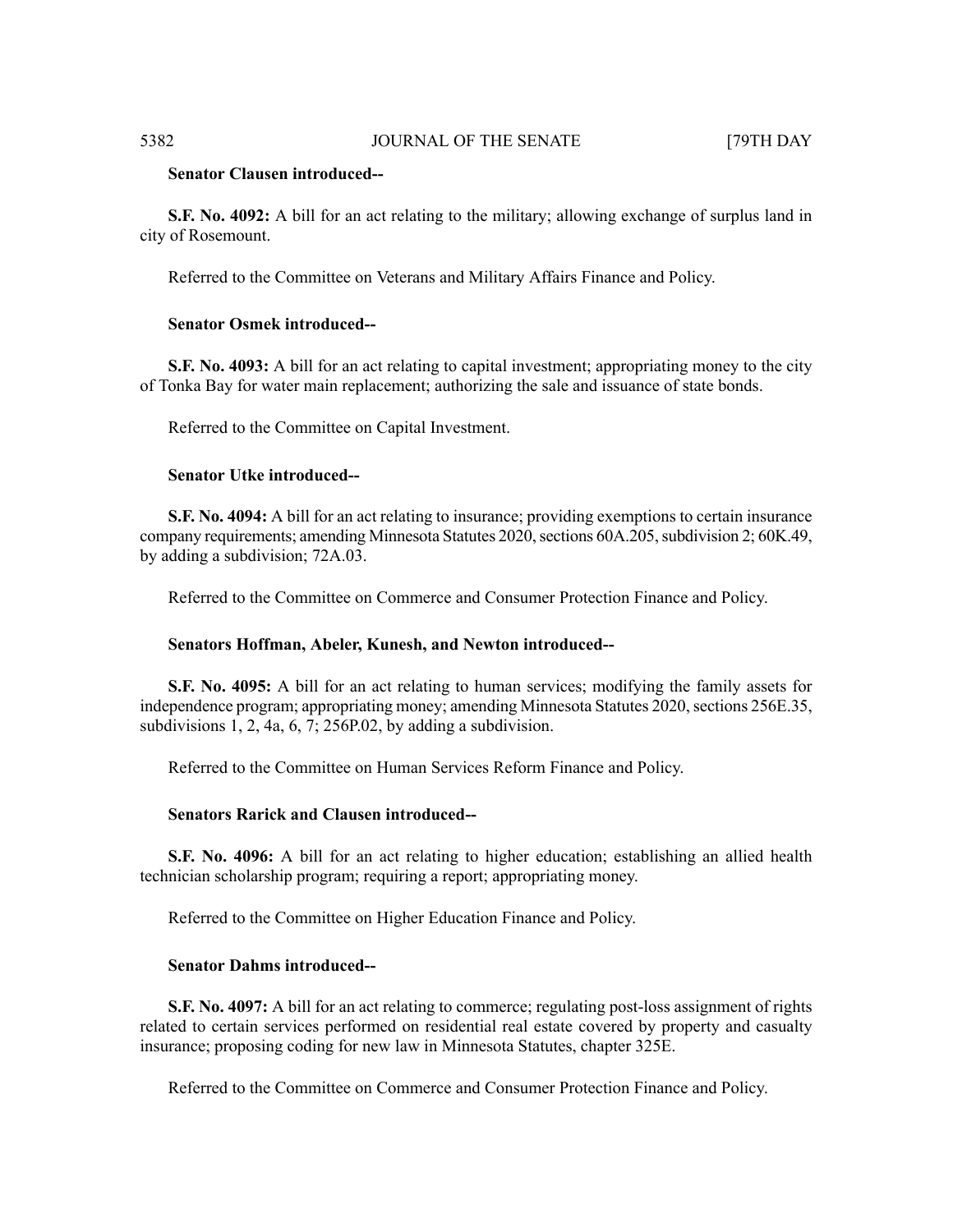# **Senator Ruud introduced--**

**S.F. No. 4098:** A bill for an act relating to natural resources; appropriating money for shooting sports facility grants; modifying a previous appropriation; amending Laws 2021, First Special Session chapter 6, article 1, section 3, subdivision 6.

Referred to the Committee on Environment and Natural Resources Finance.

#### **Senator Eichorn introduced--**

**S.F. No. 4099:** A bill for an act relating to liquor; modifying certain on-sale license provisions; amending Minnesota Statutes 2020, section 340A.404, subdivisions 1, 1a, 6.

Referred to the Committee on Commerce and Consumer Protection Finance and Policy.

# **Senators Eichorn and Draheim introduced--**

**S.F. No. 4100:** A bill for an act relating to taxation; property; establishing a senior citizen credit; appropriating money; amending Minnesota Statutes 2020, sections 273.1392; 273.1393; 276.04, subdivision 2; Minnesota Statutes 2021 Supplement, section 275.065, subdivision 3; proposing coding for new law in Minnesota Statutes, chapter 273.

Referred to the Committee on Taxes.

# **Senator Isaacson introduced--**

**S.F. No. 4101:** A bill for an act relating to education; establishing grants to recruit school nurses; expanding eligibility for loan forgiveness to include school nurses; requiring a report; appropriating money; amending Minnesota Statutes 2021 Supplement, section 144.1501, subdivision 2; proposing coding for new law in Minnesota Statutes, chapters 122A; 136A.

Referred to the Committee on Education Finance and Policy.

### **Senator Senjem introduced--**

**S.F. No. 4102:** A bill for an act relating to energy; establishing a contingency fund to pay certain costs associated with installation of a solar photovoltaic array; amending Minnesota Statutes 2020, section 116C.779, by adding a subdivision.

Referred to the Committee on Energy and Utilities Finance and Policy.

# **Senators Newton, Howe, and Hoffman introduced--**

**S.F. No. 4103:** A bill for an act relating to taxation; property; modifying the disabled veterans market value exclusion by increasing exclusion amount for totally and permanently disabled veterans; amending Minnesota Statutes 2021 Supplement, section 273.13, subdivision 34.

Referred to the Committee on Taxes.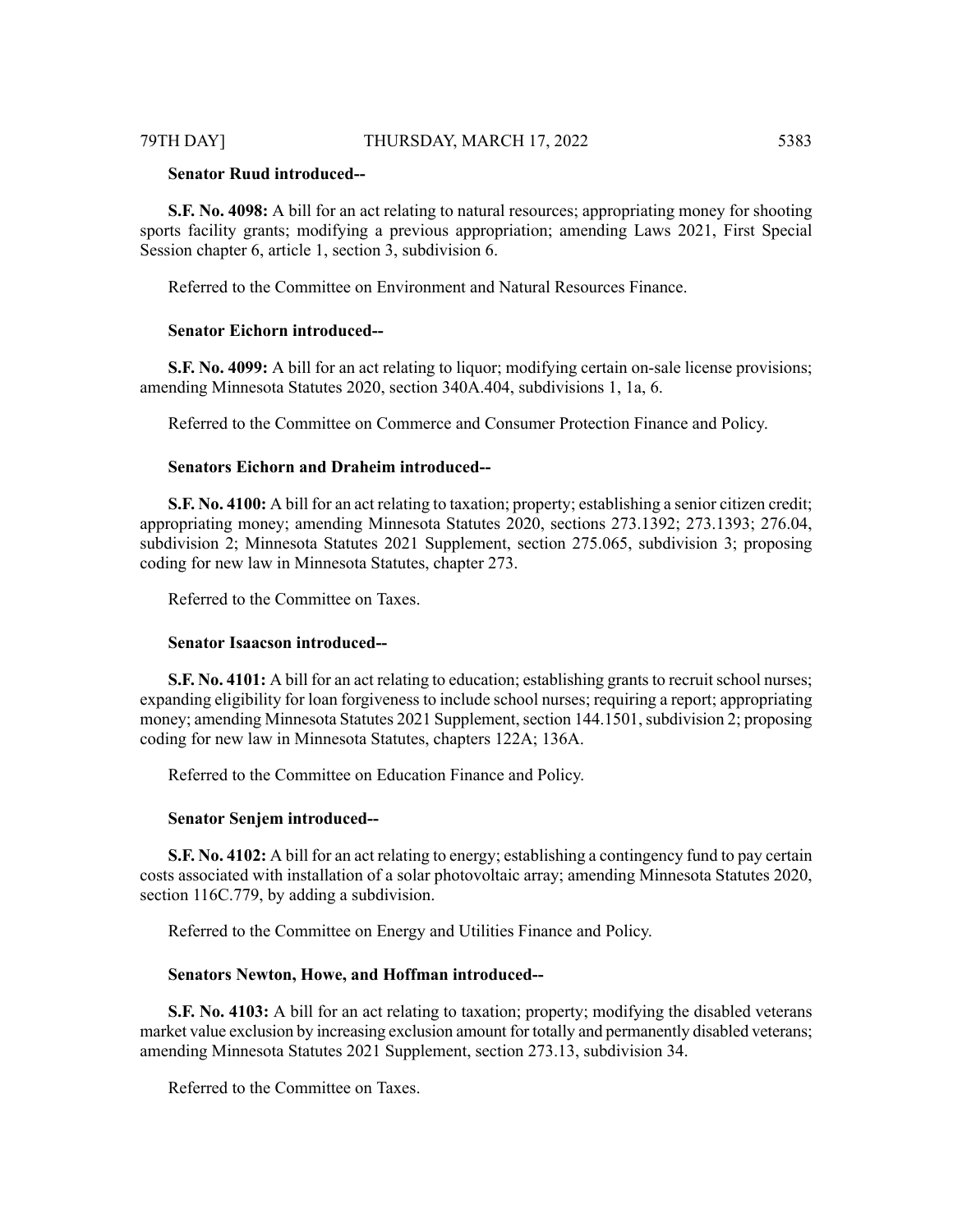#### **Senators Newton, Howe, and Hoffman introduced--**

**S.F. No. 4104:** A bill for an act relating to health occupations; authorizing a licensure privilege to practice as a professional or practical nurse in Minnesota to a spouse of a member of the armed forces in active duty; amending Minnesota Statutes 2020, section 148.211, by adding a subdivision.

Referred to the Committee on Health and Human Services Finance and Policy.

# **Senator Draheim introduced--**

**S.F. No. 4105:** A bill for an act relating to the State Building Code; requiring noncode enforced municipalities to adopt the State Building Code; amending Minnesota Statutes 2020, section 326B.121, subdivision 2.

Referred to the Committee on Labor and Industry Policy.

# **Senator Westrom introduced--**

**S.F. No. 4106:** A bill for an act relating to capital investment; appropriating money for capital improvements to Central Square Cultural and Civic Center in Glenwood; authorizing the sale and issuance of state bonds.

Referred to the Committee on Capital Investment.

# **Senators Anderson and Ingebrigtsen introduced--**

**S.F. No. 4107:** A bill for an act relating to corrections; establishing mental health unit pilot program for individuals with mental illness and incarcerated in jails; requiring a report.

Referred to the Committee on Judiciary and Public Safety Finance and Policy.

# **Senator Dahms introduced--**

**S.F. No. 4108:** A bill for an act relating to commerce; modifying regulation of annuity suitability; amending Minnesota Statutes 2020, sections 72A.2031, subdivisions 8, 10, by adding subdivisions; 72A.2032, subdivisions 4, 6, 7, 8, by adding subdivisions; 72A.2033; 72A.2034; 72A.2035, subdivision 1; 72A.2036; repealing Minnesota Statutes 2020, sections 72A.2031, subdivisions 3, 9, 11; 72A.2032, subdivisions 1, 2, 3, 5.

Referred to the Committee on Commerce and Consumer Protection Finance and Policy.

# **Senators Coleman and Duckworth introduced--**

**S.F. No. 4109:** A bill for an act relating to health; establishing the Minnesota baby steps home visiting program; appropriating money; proposing coding for new law in Minnesota Statutes, chapter 145.

Referred to the Committee on Health and Human Services Finance and Policy.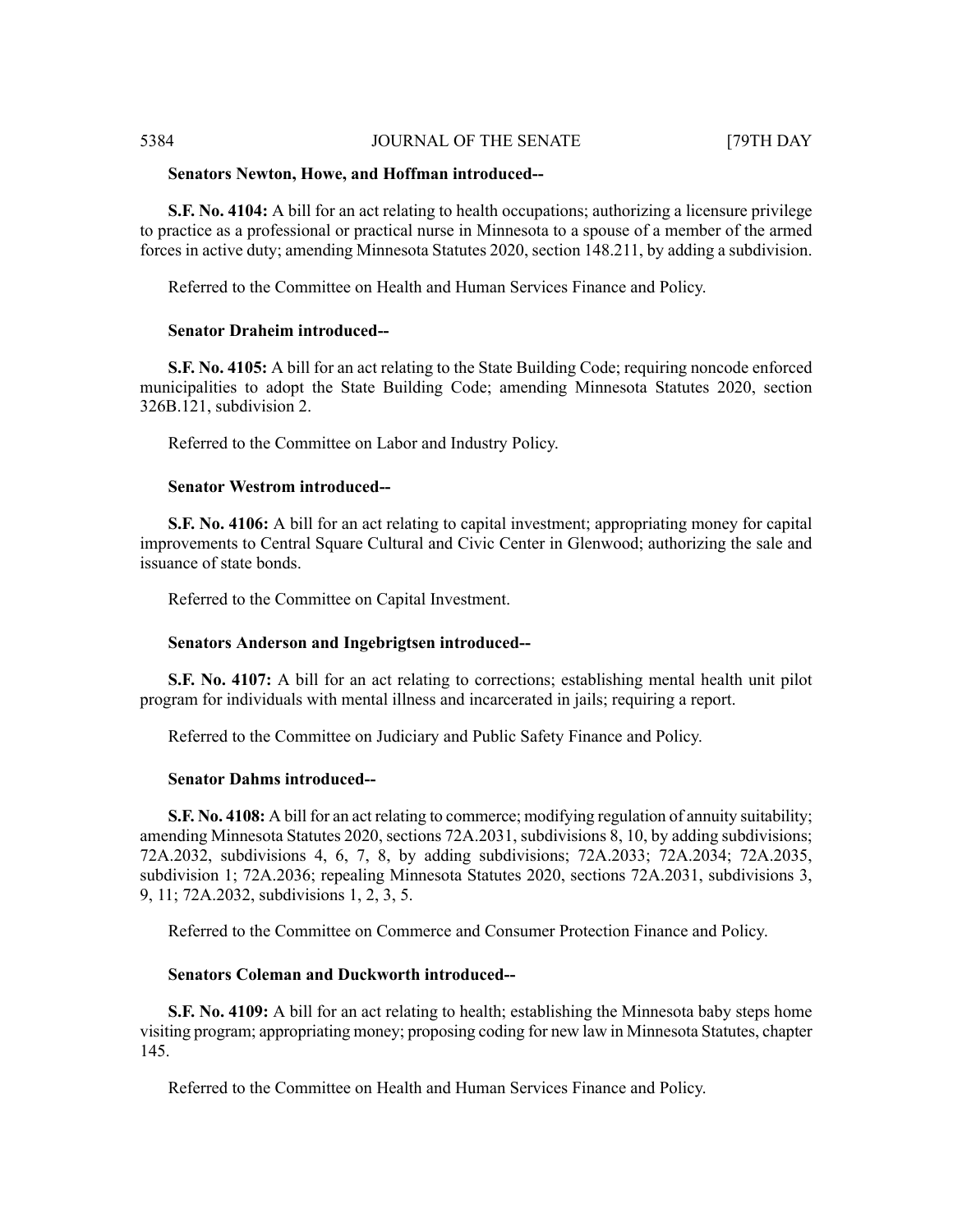#### **Senators Dibble and Johnson Stewart introduced--**

**S.F. No. 4110:** A bill for an act relating to transportation; establishing a highways for habitat program; requiring a report; appropriating money; proposing coding for new law in Minnesota Statutes, chapter 160.

Referred to the Committee on Transportation Finance and Policy.

### **Senator Lang introduced--**

**S.F. No. 4111:** A bill for an act relating to veterans; appropriating money for Minnesota Assistance Council for Veterans; amending Laws 2021, First Special Session chapter 12, article 1, section 37, subdivision 2.

Referred to the Committee on Veterans and Military Affairs Finance and Policy.

#### **Senator Lang introduced--**

**S.F. No. 4112:** A bill for an act relating to veterans; modifying veterans service office grant programs provisions; appropriating money; amending Minnesota Statutes 2020, section 197.608, subdivisions 4, 6; Laws 2021, First Special Session chapter 12, article 1, section 37, subdivision 2.

Referred to the Committee on Veterans and Military Affairs Finance and Policy.

#### **Senator Chamberlain, by request, introduced--**

**S.F. No. 4113:** A bill for an act relating to education finance; providing forsupplemental funding for prekindergarten through grade 12 education; modifying provisions for general education, education excellence, teachers, special education, facilities, nutrition and libraries, early childhood, community education, and state agencies; requiring reports; appropriating money; amending Minnesota Statutes 2020, sections 119A.52; 120A.20, subdivision 1; 120A.41; 120B.018, by adding a subdivision; 120B.02, by adding a subdivision; 120B.12; 121A.19; 122A.06, subdivision 4; 122A.187, by adding a subdivision; 122A.415, subdivision 4, by adding subdivisions; 123B.595, subdivisions 1, 2, 7; 124D.095, subdivisions 2, 7, 8; 124D.1158, subdivisions 1, 3, 4; 124D.151, as amended; 124D.165, subdivisions 2, 3; 124D.2211; 124D.231; 124D.4531, subdivisions 1, 1a, 1b; 124D.531, subdivision 1; 124D.55; 124D.59, subdivision 2; 124D.65, subdivision 5; 124D.68, subdivision 2; 124D.74, subdivision 3; 124D.81, subdivisions 1, 2, 2a; 124D.98, by adding a subdivision; 125A.03; 125A.76, subdivision 2e; 126C.05, subdivisions 17, 19; 126C.10, subdivisions 2a, 4; 126C.15, subdivisions 1, 2; 126C.44; 127A.45, subdivision 12a; Minnesota Statutes 2021 Supplement, sections 122A.73, subdivisions 2, 3, 5; 124D.111, subdivisions 1a, 4; 126C.05, subdivisions 1, 3; 126C.10, subdivisions 2, 2d, 2e; 245.4889, subdivision 1; Laws 2021, First Special Session chapter 13, article 1, sections 9; 10, subdivisions 2, 6, 7, 9, 11; article 2, section 4, subdivisions 2, 3, 4, 27; article 3, section 7, subdivisions 4, 7; article 5, section 3, subdivision 2; article 7, section 2, subdivision 3; article 8, section 3, subdivisions 2, 3; article 9, section 4, subdivisions 3, 5, 6; article 10, section 1, subdivision 9; article 11, sections 4, subdivision 2; 7, subdivision 1; proposing coding for new law in Minnesota Statutes, chapters 122A; 124D; 125A; repealing Minnesota Statutes 2020, section 124D.4531, subdivision 3a.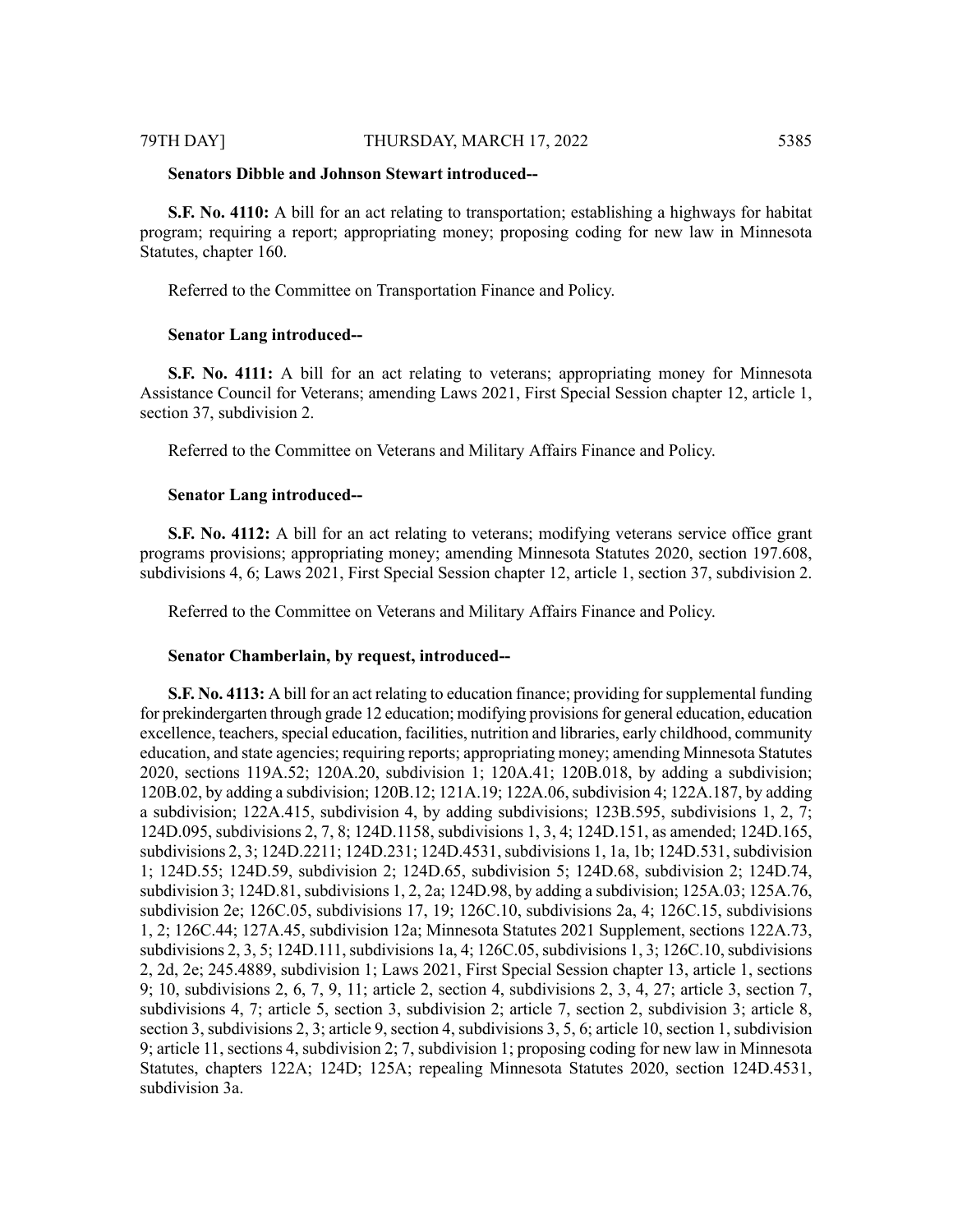Referred to the Committee on Education Finance and Policy.

#### **Senator Chamberlain introduced--**

**S.F. No. 4114:** A bill for an act relating to economic development; creating the community wealth-building grant program; creating the community wealth-building account; requiring reports; appropriating money; proposing coding for new law in Minnesota Statutes, chapter 116J.

Referred to the Committee on Jobs and Economic Growth Finance and Policy.

## **Senator Chamberlain introduced--**

**S.F. No. 4115:** A bill for an act relating to capital investment; appropriating money for multiuse trail segments on Rice Creek North Regional Trail; authorizing the sale and issuance of state bonds.

Referred to the Committee on Capital Investment.

#### **Senator Chamberlain introduced--**

**S.F. No. 4116:** A bill for an act relating to education; making forecast adjustments; amending Laws 2021, First Special Session chapter 13, article 1, section 10, subdivisions 2, 3, 4, 5, 6, 7, 9; article 2, section 4, subdivisions 2, 3, 4, 12, 27; article 3, section 7, subdivision 7; article 5, section 3, subdivisions 2, 3, 4, 5; article 7, section 2, subdivisions 2, 3; article 8, section 3, subdivisions 2, 3, 4; article 9, section 4, subdivisions 5, 6, 12; article 10, section 1, subdivisions 2, 5, 8.

Referred to the Committee on Education Finance and Policy.

#### **Senator Ingebrigtsen introduced--**

**S.F. No. 4117:** A bill for an act relating to environment; transferring money to closed landfill investment fund.

Referred to the Committee on Environment and Natural Resources Finance.

#### **Senators Dornink and Goggin introduced--**

**S.F. No. 4118:** A bill for an act relating to agriculture; modifying grain buyer license requirements; amending Minnesota Statutes 2020, section 223.17, subdivisions 4, 6.

Referred to the Committee on Agriculture and Rural Development Finance and Policy.

#### **Senator Senjem introduced--**

**S.F. No. 4119:** A bill for an act relating to energy; extending the solar energy production incentive program; establishing an energy storage incentive program; appropriating money; amending Minnesota Statutes 2021 Supplement, section 116C.7792; proposing coding for new law in Minnesota Statutes, chapter 216C.

Referred to the Committee on Energy and Utilities Finance and Policy.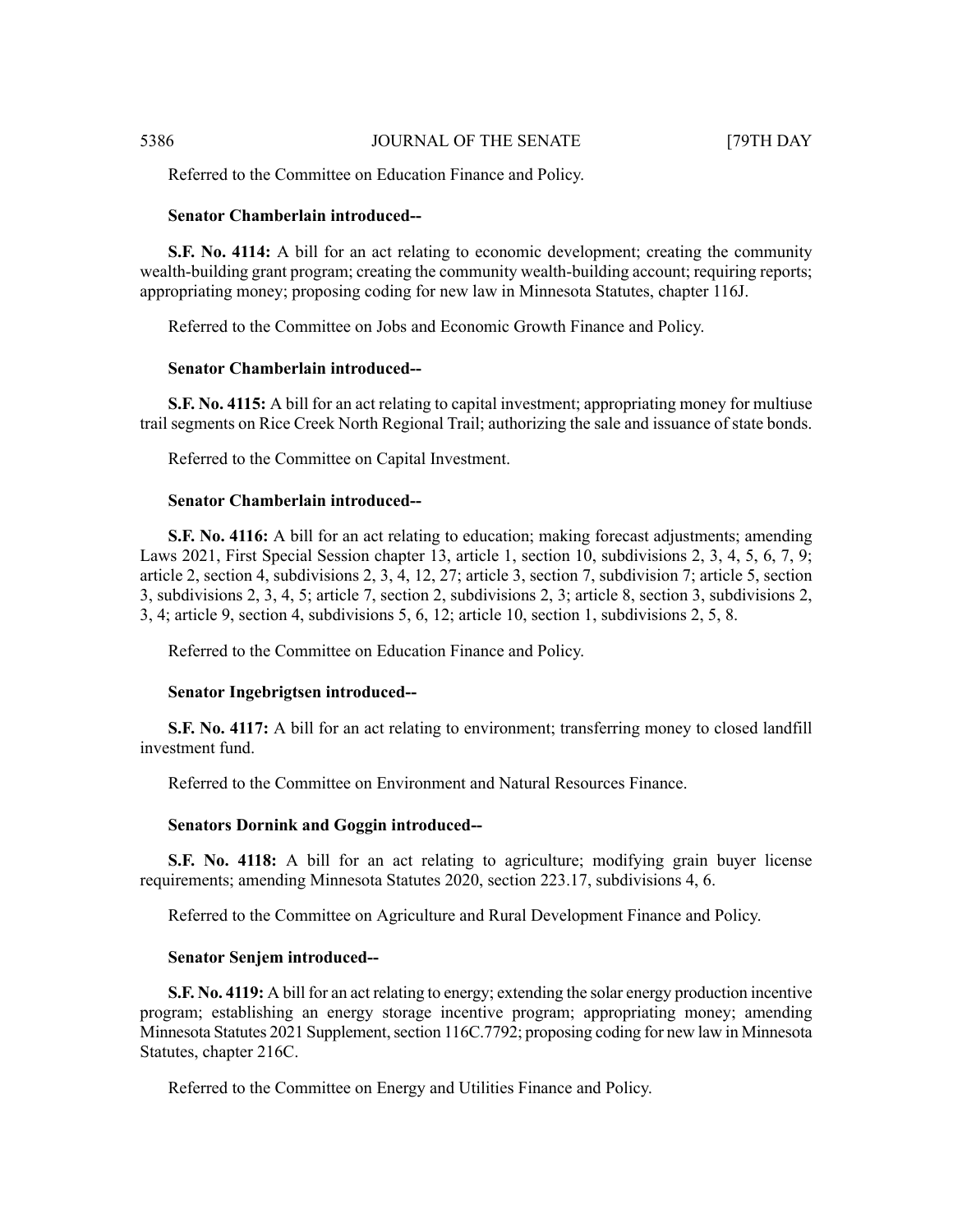**S.F. No. 4120:** A bill for an act relating to transportation; appropriating money for road improvements in the cities of Eden Prairie and Edina.

Referred to the Committee on Transportation Finance and Policy.

#### **Senators Senjem and Frentz introduced--**

**S.F. No. 4121:** A bill for an act relating to capital investment; establishing a grant to replace lead drinking water service lines; establishing a grant for mapping lead service lines; appropriating money; proposing coding for new law in Minnesota Statutes, chapter 446A.

Referred to the Committee on Health and Human Services Finance and Policy.

#### **Senator Bigham introduced--**

**S.F. No. 4122:** A bill for an act relating to government data practices; limiting what educational data may be designated as public directory information; allowing private educational data to be shared with government entities determined to have a legitimate educational interest in the data; amending Minnesota Statutes 2020, section 13.32, subdivisions 3, 5.

Referred to the Committee on Civil Law and Data Practices Policy.

### **Senators Dziedzic, Pappas, and Kunesh introduced--**

**S.F. No. 4123:** A bill for an act relating to real property; prohibiting corporate entities, developers, and contractors from converting single-family homes into a rental property unit; proposing coding for new law in Minnesota Statutes, chapter 500.

Referred to the Committee on Civil Law and Data Practices Policy.

#### **Senators Dziedzic, Wiger, and Kunesh introduced--**

**S.F. No. 4124:** A bill for an act relating to education finance; fully funding school district special education services; appropriating money; amending Minnesota Statutes 2020, section 125A.76, subdivision 2e; Laws 2021, First Special Session chapter 13, article 5, section 3, subdivision 2.

Referred to the Committee on Education Finance and Policy.

### **Senators Dziedzic and Eaton introduced--**

**S.F. No. 4125:** A bill for an act relating to clean water; appropriating money for the reinvest in Minnesota reserve program.

Referred to the Committee on Environment and Natural Resources Finance.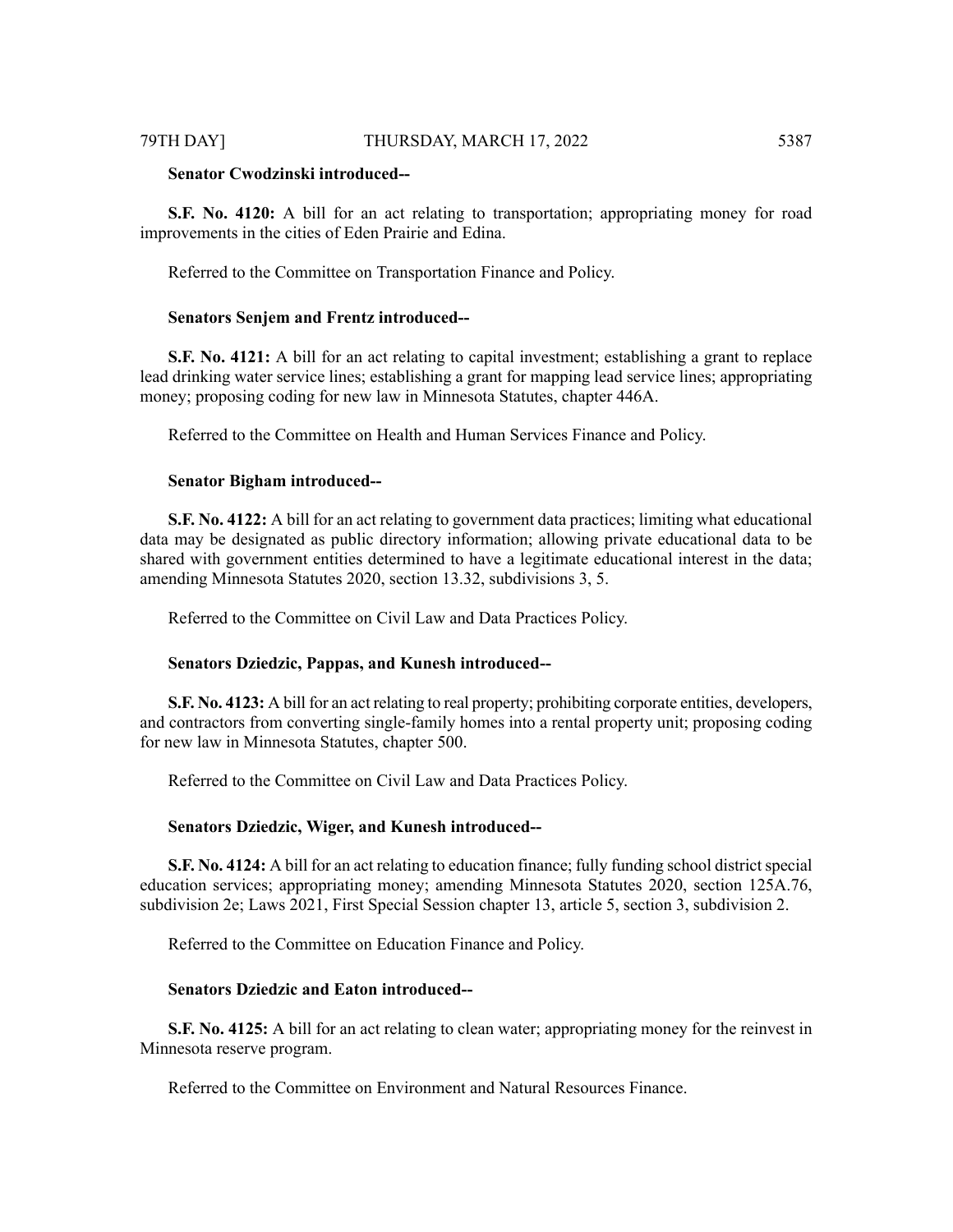#### **Senators Dziedzic, Pappas, and Rest introduced--**

**S.F. No. 4126:** A bill for an act relating to housing; authorizing the use of housing infrastructure bonds to finance affordable housing projects with mixed levels of affordability; amending Minnesota Statutes 2020, section 462A.37, subdivision 2.

Referred to the Committee on Housing Finance and Policy.

# **MOTIONS AND RESOLUTIONS**

Senator Kunesh moved that the name of Senator Cwodzinski be added as a co-author to S.F. No. 1477. The motion prevailed.

Senator Kunesh moved that the names of Senators Kent and Putnam be added as co-authors to S.F. No. 1965. The motion prevailed.

Senator Benson moved that her name be stricken as chief author, shown as a co-author, and the name of Senator Utke be added as chief author to S.F. No. 2050. The motion prevailed.

Senator Nelson moved that the name of Senator Senjem be added as a co-author to S.F. No. 2170. The motion prevailed.

Senator Dibble moved that the name of Senator Housley be added as a co-author to S.F. No. 2502. The motion prevailed.

Senator Ruud moved that the names of Senators Nelson and McEwen be added as co-authors to S.F. No. 2551. The motion prevailed.

Senator Coleman moved that the name of Senator Howe be added as a co-author to S.F. No. 2647. The motion prevailed.

Senator Duckworth moved that the names of Senators Coleman and Mathews be added as co-authors to S.F. No. 2736. The motion prevailed.

Senator Howe moved that the name of Senator Newton be added as a co-author to S.F. No. 2875. The motion prevailed.

Senator Rest moved that the name of Senator Jasinski be added as a co-author to S.F. No. 2959. The motion prevailed.

Senator Rarick moved that the name of Senator Clausen be added as a co-author to S.F. No. 2973. The motion prevailed.

Senator López Franzen moved that the names of Senators McEwen and Bigham be added as co-authors to S.F. No. 2989. The motion prevailed.

Senator Senjem moved that the name of Senator Pappas be added as a co-author to S.F. No. 3140. The motion prevailed.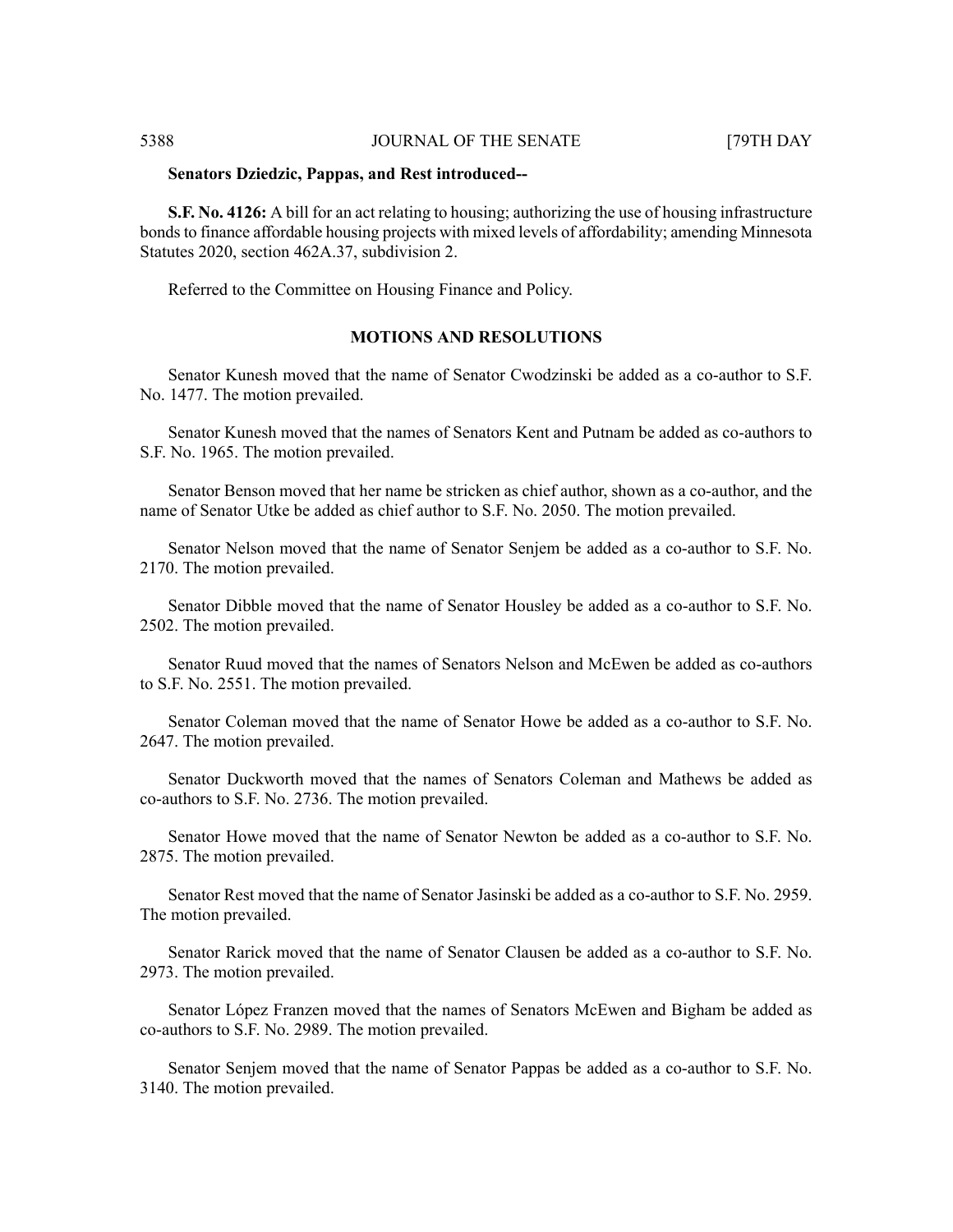Senator Dibble moved that the name of Senator Abeler be added as a co-author to S.F. No. 3154. The motion prevailed.

Senator Rest moved that the name of Senator Johnson Stewart be added as a co-author to S.F. No. 3192. The motion prevailed.

Senator Westrom moved that the names of Senators Dahms, Murphy, and Anderson be added as co-authors to S.F. No. 3481. The motion prevailed.

Senator Newman moved that the names of Senators Bigham and Housley be added as co-authors to S.F. No. 3581. The motion prevailed.

Senator Klein moved that his name be stricken as a co-author to S.F. No. 3697. The motion prevailed.

Senator Mathews moved that the name of Senator Housley be added as a co-author to S.F. No. 3715. The motion prevailed.

Senator Weber moved that the name of Senator Murphy be added as a co-author to S.F. No. 3737. The motion prevailed.

Senator Fateh moved that the name of Senator Pappas be added as a co-author to S.F. No. 3788. The motion prevailed.

Senator Ingebrigtsen moved that the name of Senator Dornink be added as a co-author to S.F. No. 3894. The motion prevailed.

Senator Putnam moved that the names of Senators López Franzen, Hawj, and Johnson Stewart be added as co-authors to S.F. No. 3923. The motion prevailed.

Senator Ingebrigtsen moved that the name of Senator Eken be added as a co-author to S.F. No. 3944. The motion prevailed.

Senator Weber moved that the name of Senator Klein be added as a co-author to S.F. No. 3945. The motion prevailed.

Senator Ingebrigtsen moved that the name of Senator Eken be added as a co-author to S.F. No. 3946. The motion prevailed.

Senator Champion moved that the name of Senator Dziedzic be added as a co-author to S.F. No. 3961. The motion prevailed.

Senator Latz moved that the name of Senator Putnam be added as a co-author to S.F. No. 3979. The motion prevailed.

Senator Duckworth moved that the name of Senator Wiklund be added as a co-author to S.F. No. 3986. The motion prevailed.

Senator Anderson moved that the name of Senator Miller be added as a co-author to S.F. No. 3987. The motion prevailed.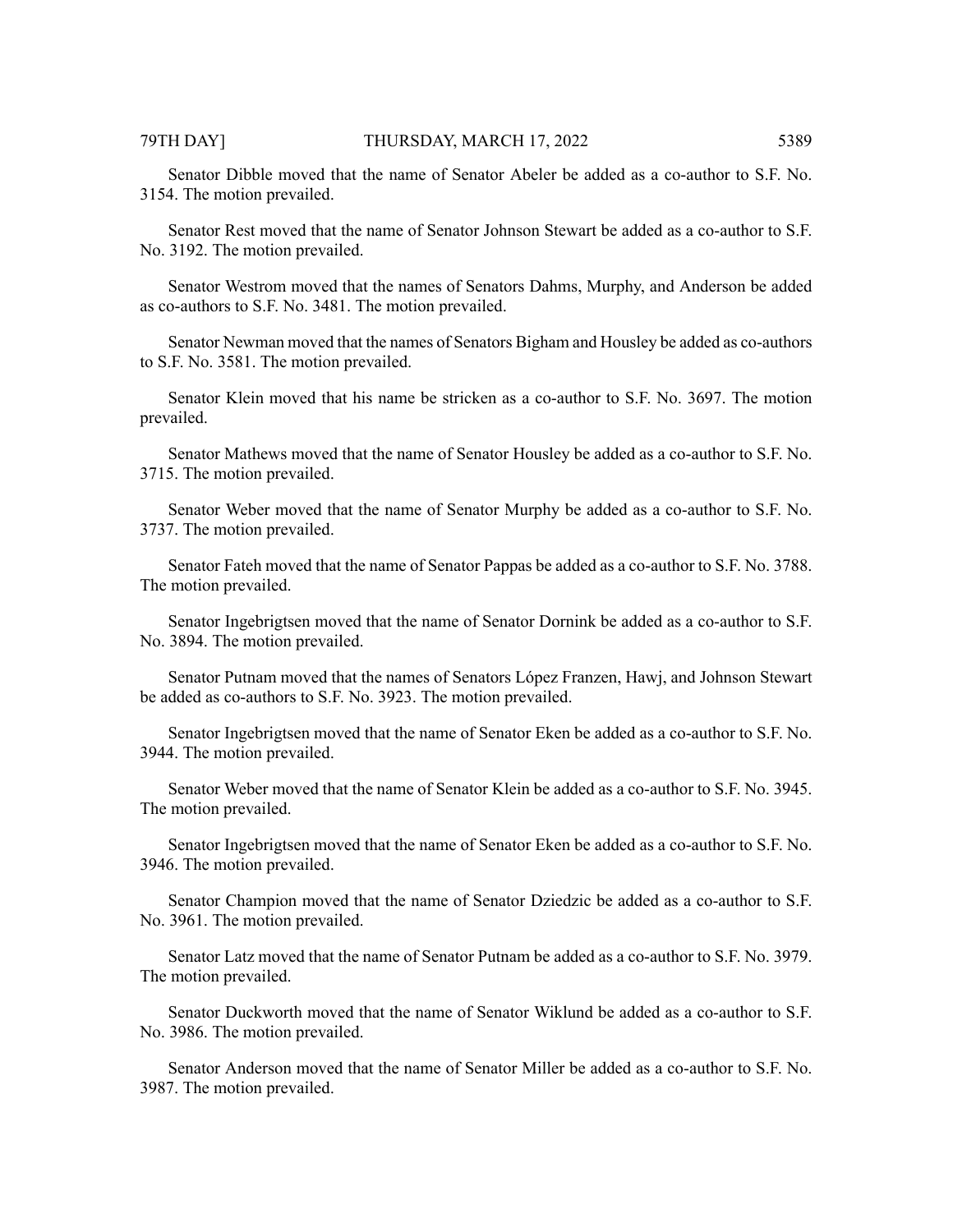Senator Pappas moved that the name of Senator Miller be added as a co-author to S.F. No. 3999. The motion prevailed.

Senator Kunesh moved that the name of Senator Dziedzic be added as a co-author to S.F. No. 4000. The motion prevailed.

Senator Howe moved that the name of Senator Duckworth be added as a co-author to S.F. No. 4021. The motion prevailed.

Senator Jasinski moved that the name of Senator Duckworth be added as a co-author to S.F. No. 4023. The motion prevailed.

Senator Bigham moved that her name be stricken as chief author, shown as a co-author, and the name of Senator Latz be added as chief author to S.F. No. 4039. The motion prevailed.

Senator Bigham moved that her name be stricken as chief author, shown as a co-author, and the name of Senator Latz be added as chief author to S.F. No. 4040. The motion prevailed.

Senator Coleman moved that the name of Senator Bigham be added as a co-author to S.F. No. 4044. The motion prevailed.

Senator Coleman moved that the name of Senator Miller be added as a co-author to S.F. No. 4045. The motion prevailed.

Senator Rarick moved that the name of Senator Duckworth be added as a co-author to S.F. No. 4055. The motion prevailed.

Senator Clausen moved that the name of Senator Putnam be added as a co-author to S.F. No. 4059. The motion prevailed.

Senator Jasinski moved that the name of Senator Duckworth be added as a co-author to S.F. No. 4077. The motion prevailed.

Senator Koran moved that the name of Senator Duckworth be added as a co-author to S.F. No. 4078. The motion prevailed.

Senator Putnam moved that the name of Senator Clausen be added as a co-author to S.F. No. 4079. The motion prevailed.

Senator Marty moved that the name of Senator Kunesh be added as a co-author to S.F. No. 4081. The motion prevailed.

Senator Ruud moved that H.F. No. 2819, No. 36 on General Orders, be stricken and re-referred to the Committee on Finance. The motion prevailed.

#### **Senator Bigham introduced --**

**Senate Resolution No. 109:** A Senate resolution congratulating Blake Beissel of Hastings High School on winning the 2022 State High School Class 3A boys wrestling championship.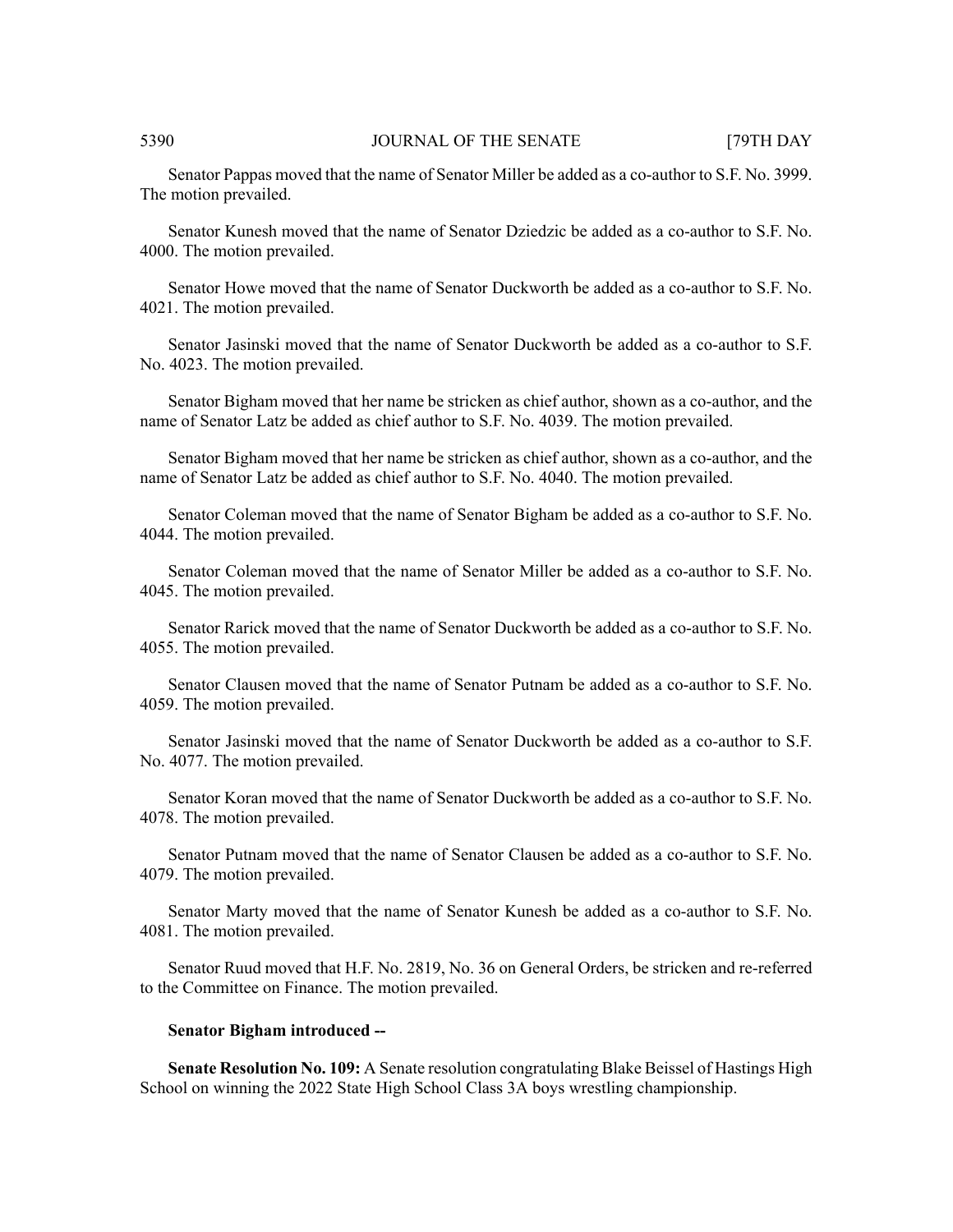Referred to the Committee on Rules and Administration.

# **CONFIRMATION**

Senator Kiffmeyer moved that the report from the Committee on State Government Finance and Policy and Elections, reported March 16, 2022, pertaining to appointments, be taken from the table. The motion prevailed.

Senator Kiffmeyer moved that the foregoing report be now adopted. The motion prevailed.

Senator Kiffmeyer moved that in accordance with the report from the Committee on State Government Finance and Policy and Elections, reported March 16, 2022, the Senate, having given its advice, do now consent to and confirm the appointments of:

# CAMPAIGN FINANCE AND PUBLIC DISCLOSURE BOARD

David Asp, 15836 Dry Meadow Ln., Apple Valley, Dakota County, effective February 16, 2022, for a term expiring January 5, 2026.

Margaret "Peggy" Leppik, 7500 Western Ave., Golden Valley, Hennepin County, effective July 19, 2021, for a term expiring January 1, 2024.

Faris Rashid, 1305 Hague Ave., Saint Paul, Ramsey County, effective July 19, 2021, for a term expiring January 2, 2023.

Stephen Swanson, 100 2nd St. S.E. #105., Minneapolis, Hennepin County, effective July 19, 2021, for a term expiring January 1, 2024.

The motion prevailed. So the appointments were confirmed.

# **MEMBERS EXCUSED**

Senator Fateh was excused from the Session of today.

# **ADJOURNMENT**

Senator Johnson moved that the Senate do now adjourn until 11:00 a.m., Monday, March 21, 2022. The motion prevailed.

Cal R. Ludeman, Secretary of the Senate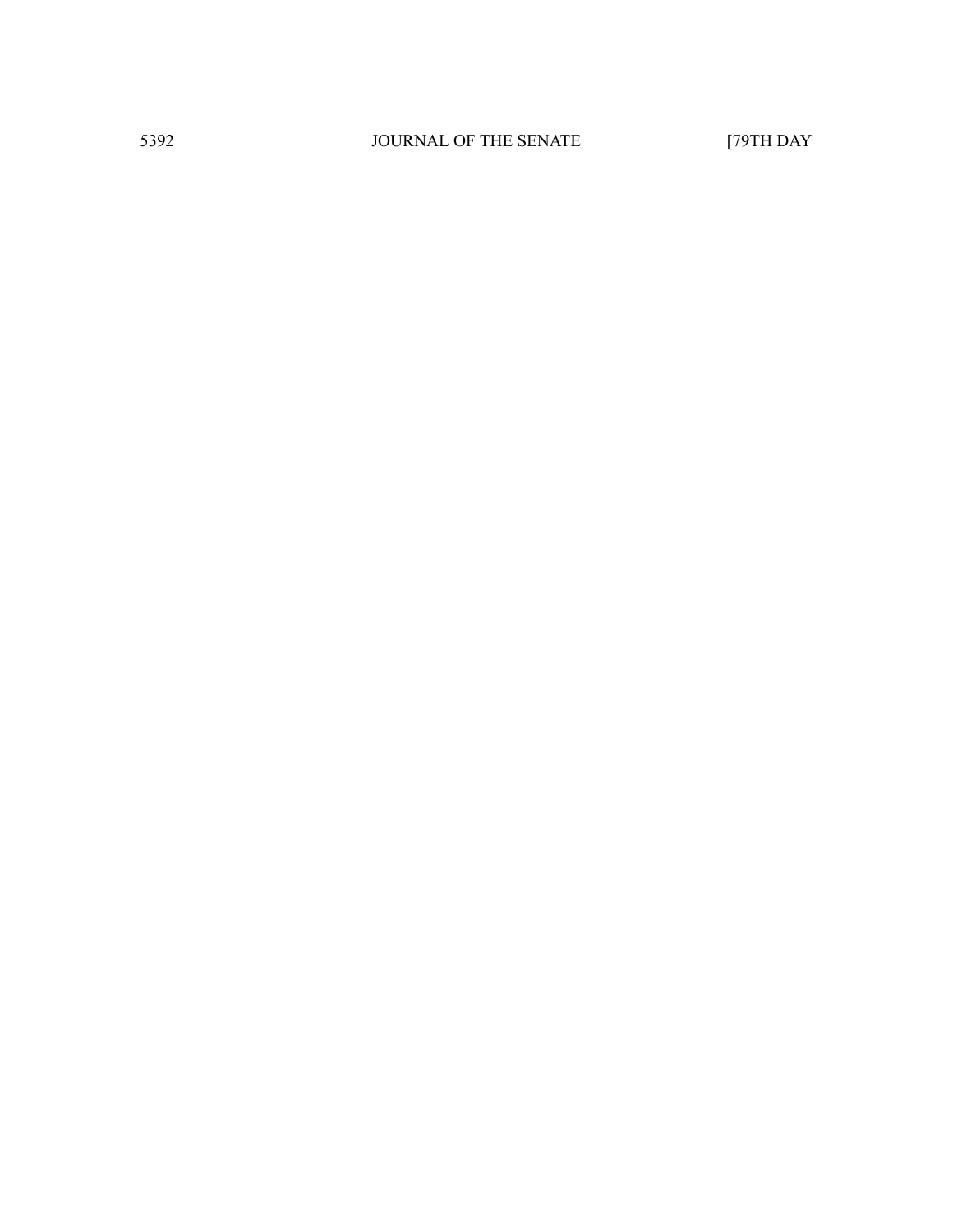# **INDEX TO DAILY JOURNAL**

# **Thursday, March 17, 2022**

# **REPORTS OF COMMITTEES**

| S.F. Nos. | Page        | H.F. Nos.   | Page |
|-----------|-------------|-------------|------|
|           | $2968$ 5378 | $2353$ 5379 |      |
|           | $3046$ 5378 | 2819 5379   |      |
|           | $3065$ 5375 | $2875$ 5380 |      |
|           | $3359$ 5378 | 29455380    |      |
| 3413 5374 |             |             |      |
|           | $3665$ 5376 |             |      |
|           | $3680$ 5374 |             |      |
|           | $3846$ 5376 |             |      |

 . . . . . . . . . . . . 5388 . . . . . . . . . . . . 5389

| .F. Nos. |                    | Page |
|----------|--------------------|------|
|          | $2353$ 5379        |      |
|          | 2819 5379          |      |
|          | $2875$ 5380        |      |
|          | $2945 \ldots 5380$ |      |

### **SECOND READINGS**

| S.F. Nos.   | Page        | H.F. Nos.   | Page |
|-------------|-------------|-------------|------|
|             | $3065$ 5380 | $2353$ 5380 |      |
| $3413$ 5380 |             | $2819$ 5380 |      |
|             |             | 28755380    |      |
|             |             | 29455380    |      |

### **INTRODUCTION AND FIRST READING OF SENATE BILLS**

S.F Nos. 4087 to 4126 . . . . . . . . . . . . . . . . . Pages 5381 to 5388

### **MOTIONS AND RESOLUTIONS**

| S.F. Nos. | Page                     | H.F. Nos. | Page        |
|-----------|--------------------------|-----------|-------------|
|           | 14775388                 |           | $2819$ 5390 |
|           | $1965$ 5388              |           |             |
|           | $2050$ 5388              |           |             |
|           | $2170$ 5388              |           |             |
|           | $2502$ 5388              |           |             |
|           | 25515388                 |           |             |
|           | 26475388                 |           |             |
|           |                          |           |             |
|           | 28755388                 |           |             |
|           |                          |           |             |
|           | $2973$ 5388              |           |             |
|           | $2989 \dots  \dots 5388$ |           |             |